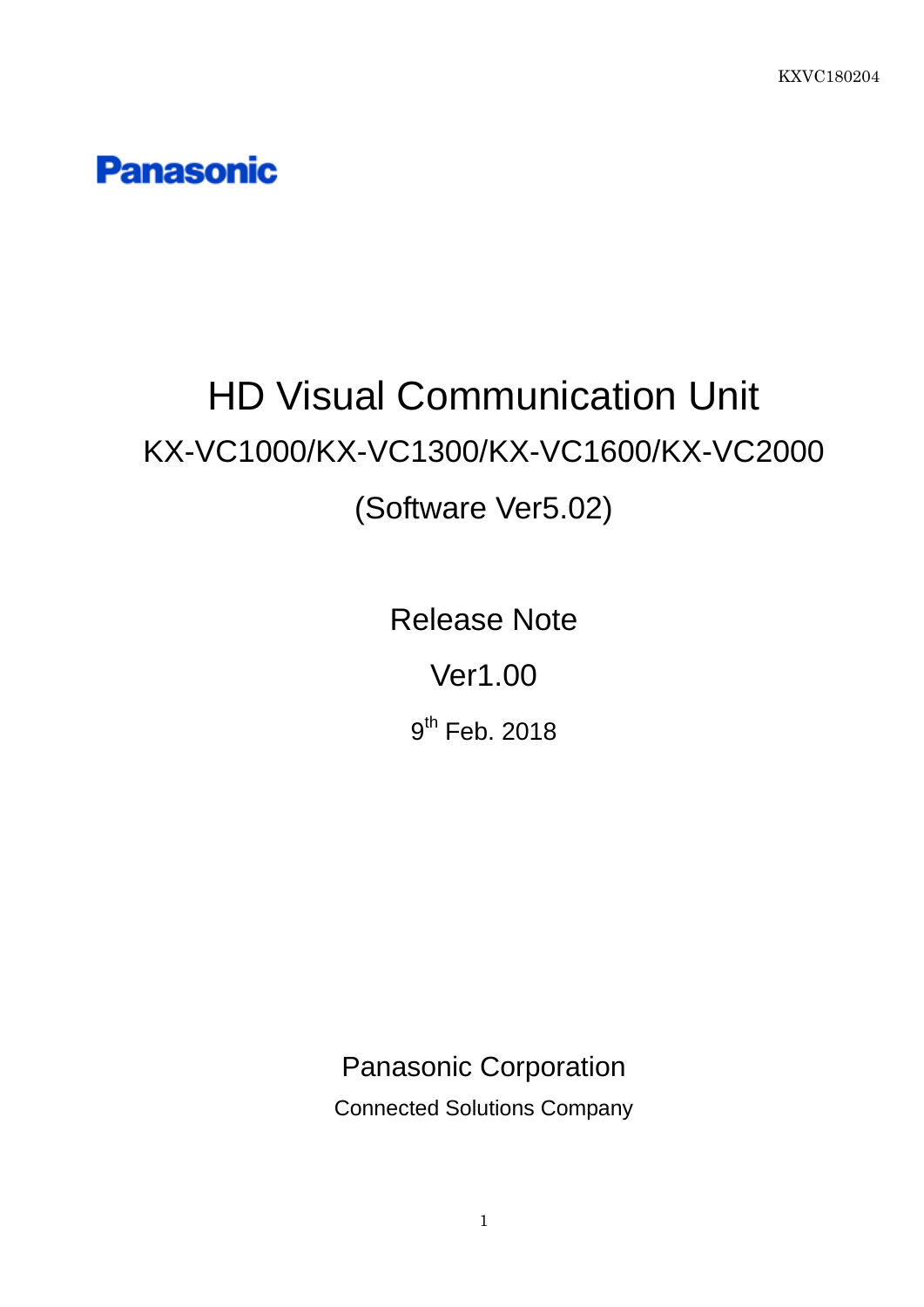## Table of Contents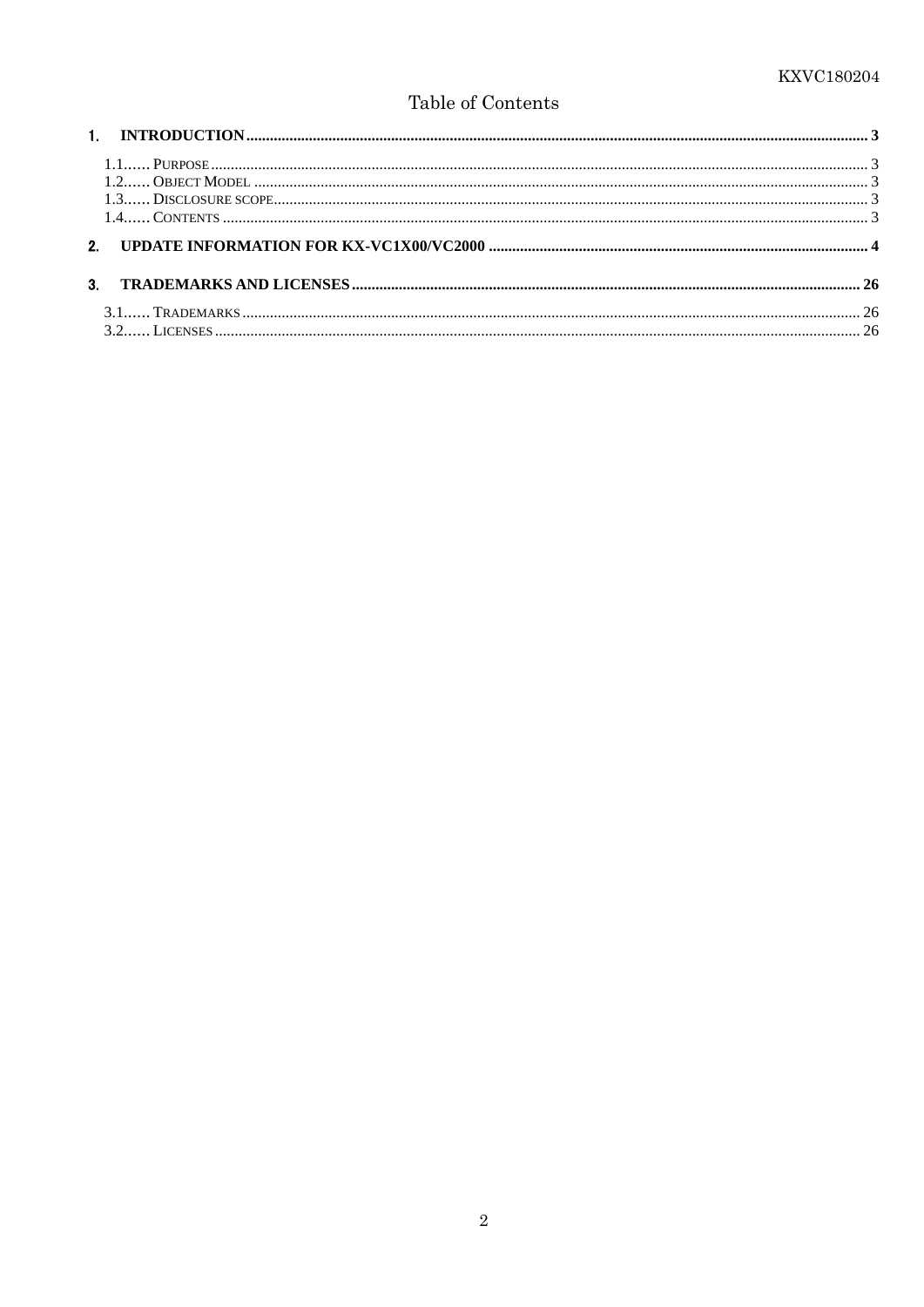## <span id="page-2-0"></span>1. Introduction

## <span id="page-2-1"></span>**1.1.Purpose**

This release note mentions about software version 5.02 for HD visual communication unit (Referred to as "HDVC" hereinafter) KX-VC1000/1300/1600/2000.

HD Visual Communication Mobile is abbreviated as HDVC Mobile hereafter.

## <span id="page-2-2"></span>**1.2.Object Model**

Object models for this release note are as follows.

| Model                                                  | Note |
|--------------------------------------------------------|------|
| $\overline{\text{KX-VC1000}(\text{SX},\text{CH})}$     |      |
| $\overline{\text{KX-VC1300(A, \text{SX}, \text{CH})}}$ |      |
| $\overline{\text{KX-VC1600(A, \text{SX}, \text{CH})}}$ |      |
| $\overline{\text{KX-VC2000(SX,CH)}}$                   |      |

※Ver5.02 does not support KX-VC500, KX-VC300 nor KX-VC600.

## <span id="page-2-3"></span>**1.3.Disclosure scope**

Disclosure scope is for end user, the sales companies, SIer and dealers which are in charge of system up, setting and maintenance.

## <span id="page-2-4"></span>**1.4.Contents**

This release note mentioned as follows.

- ・Update information for Ver5.02
- ・Update information for previous versions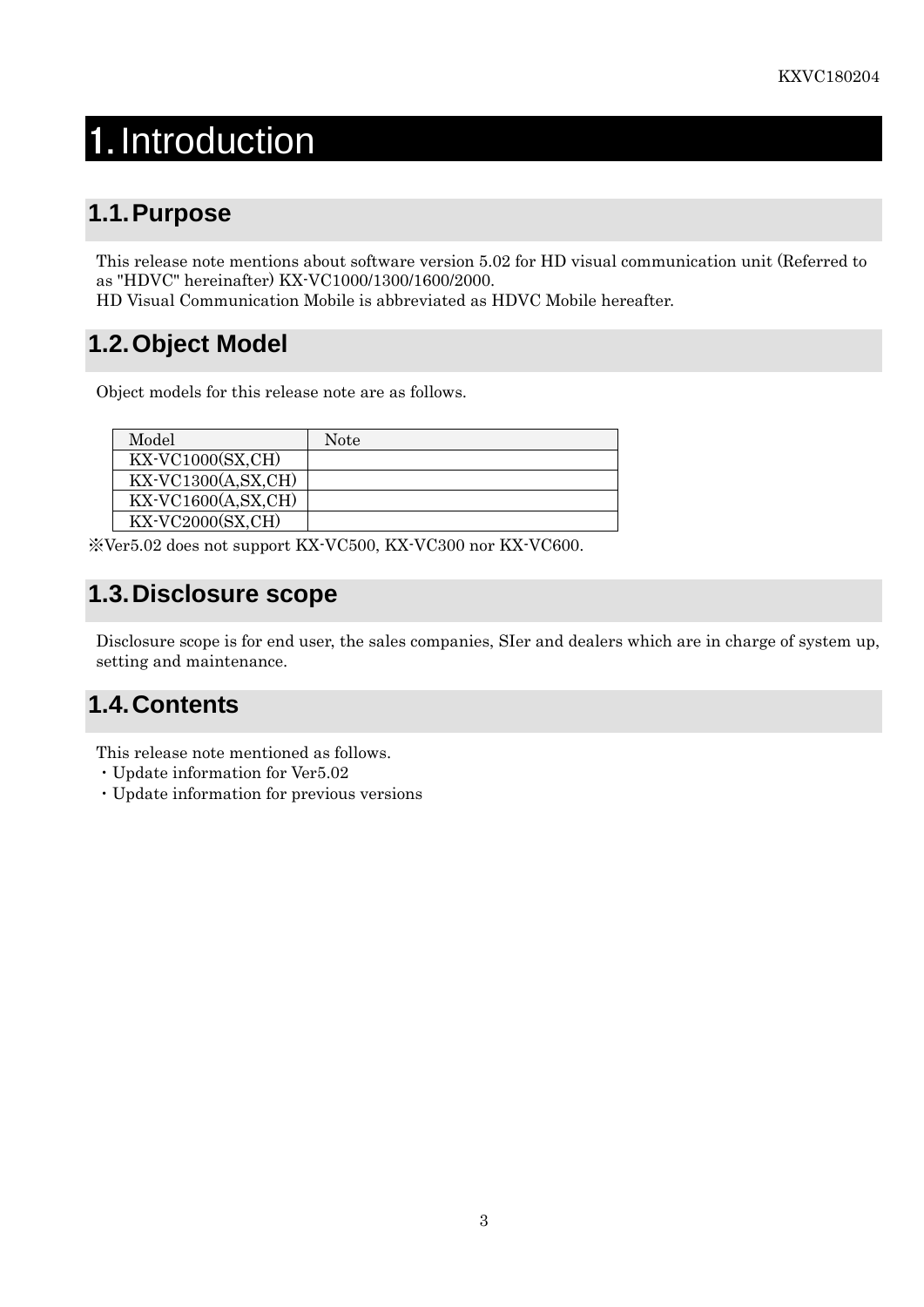# <span id="page-3-0"></span>2. Update information for KX-VC1x00/VC2000

The following list shows Changes of KX-VC1000/1300/VC1600 (from Ver 5.01) and KX-VC2000 (from Ver 5.00) in Ver 5.02.

|        |                           |                                                                                                                                                                                                                                                                                                                                                                                                                                                                                                                                                                                                                                                                                         |           | Object Model |      |           |
|--------|---------------------------|-----------------------------------------------------------------------------------------------------------------------------------------------------------------------------------------------------------------------------------------------------------------------------------------------------------------------------------------------------------------------------------------------------------------------------------------------------------------------------------------------------------------------------------------------------------------------------------------------------------------------------------------------------------------------------------------|-----------|--------------|------|-----------|
| Item   | Function                  | Function                                                                                                                                                                                                                                                                                                                                                                                                                                                                                                                                                                                                                                                                                | <b>VC</b> | <b>VC</b>    | VC   | <b>VC</b> |
|        |                           |                                                                                                                                                                                                                                                                                                                                                                                                                                                                                                                                                                                                                                                                                         | 2000      | 1600         | 1300 | 1000      |
| Others | Other<br>improvemen<br>t. | • Improved the situation the resolution of PC<br>or Sub Camera falls into w288 in the<br>following conditions.<br>Change the<br>"Max. Bandwidth Per Site(LAN1)" or<br>"Max. Bandwidth Per Site(LAN2)" in the<br>case of VC1600 or VC2000,<br>"Max. Bandwidth Per Site(LAN1)" in the<br>case of VC1000 or VC1300<br>setting from "Not Specified" (default),<br>which can be set from<br>"Menu" $\rightarrow$ "Settings" $\rightarrow$ "Call set up".<br>Multipoint conference<br>IP Mode(SIP), NAT Traversal Mode<br>Set the "Dual stream" to "ON" (default),<br>which can by set from<br>"Menu" $\rightarrow$ "Settings" $\rightarrow$ "Call set up"<br>Start dual stream communication | Yes       | Yes          | Yes  | Yes       |

## Yes: Supported, Conditionally: Available by Activation, No: Unsupported (unavailable), N/A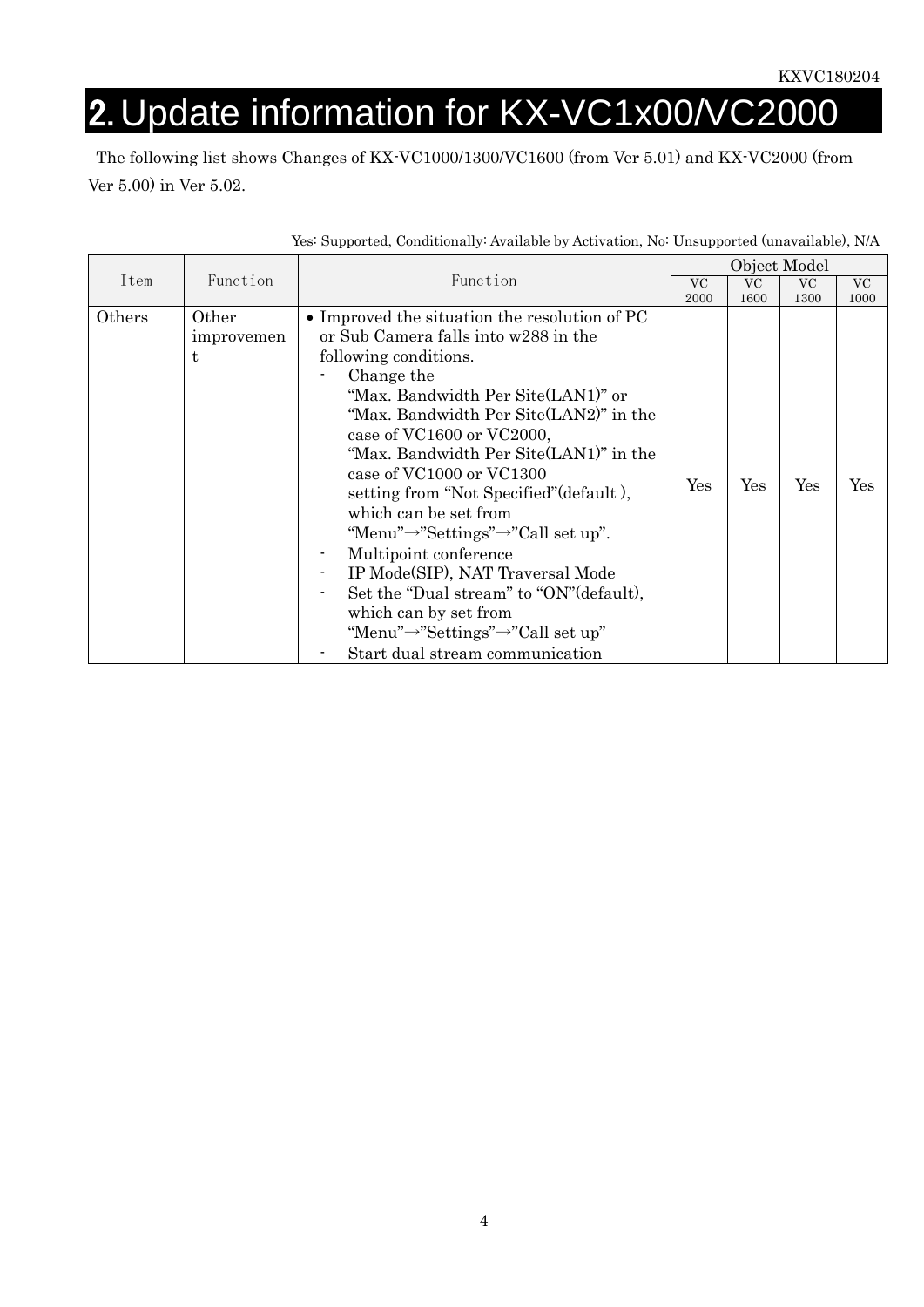Release information of Ver 5.00(KX-VC2000) and Ver 5.01(KX-VC1000/1300/1600)

The following list shows Changes of KX-VC1000/1300/VC1600 in Ver 5.01 and KX-VC2000 in Ver 5.00 from Ver 4.52.

|                                    |                                                                 |                                                                                                                                                                                                                                |                      | Object Model         |                      |                      |
|------------------------------------|-----------------------------------------------------------------|--------------------------------------------------------------------------------------------------------------------------------------------------------------------------------------------------------------------------------|----------------------|----------------------|----------------------|----------------------|
| Item                               | Function                                                        | Function                                                                                                                                                                                                                       | <b>VC</b><br>2000    | <b>VC</b><br>1600    | $\rm VC$<br>1300     | $\rm VC$<br>1000     |
| <b>New</b><br>function             | USB memory<br>recording                                         | • Added USB memory recording of audio and<br>video during conference and stand-alone.                                                                                                                                          | Yes                  | Yes                  | Yes                  | Yes                  |
|                                    | <b>USB</b> device<br>mode                                       | • Added USB device mode main-camera and<br>microphone of HDVC operate as PC<br>peripheral devices via USB.                                                                                                                     | Cond<br>ition<br>aly | Con<br>ditio<br>naly | Cond<br>ition<br>aly | Con<br>ditio<br>naly |
|                                    | Power<br>Settings                                               | • Added auto-power on and off on the<br>configured time everyday or on the day of<br>week.                                                                                                                                     | Yes                  | Yes                  | Yes                  | Yes                  |
| Improvem<br>ent<br>of<br>Functions | Improvemen<br>ts of SIP<br>connectivity                         | • Supported SIP BFCP dual-stream connection<br>with endpoints of other vendors.<br>• Improve connectivity with endpoints of other<br>vendors.                                                                                  | Yes                  | Yes                  | Yes                  | Yes                  |
|                                    | KX-VD170<br>support                                             | • New camera KX-VD170 supports setting of<br>sharpness, noise filter, continuous focus, and<br>can be controlled from HDVC.                                                                                                    | Yes                  | Yes                  | Yes                  | Yes                  |
|                                    | authenticati<br>on of<br>incoming<br>calls                      | • Added authentication of incoming call with a<br>conference room number as a key.                                                                                                                                             | Yes                  | Yes                  | Yes                  | Yes                  |
|                                    | Backward<br>compatibilit<br>y when<br>importing<br>files        | • Supported the import of address and profile<br>files of previous version.<br>• Supported the import of configuration file of<br>previous version and only the same model.                                                    | Yes                  | Yes                  | Yes                  | Yes                  |
|                                    | Display of<br>the site with<br>the lowest<br>bandwidth          | • Displayed the site with the lowest bandwidth<br>which degrades the video quality of all sites<br>of the same group.<br>• It is displayed in the guidance of the site<br>information and the list of sites when<br>selecting. | Yes                  | Yes                  | Yes                  | Yes                  |
|                                    | Transmissio<br>n<br>Bandwidth<br>Control                        | • Added the selection of transmission<br>bandwidth control ON or OFF.                                                                                                                                                          | Yes                  | Yes                  | Yes                  | Yes                  |
|                                    | Improve the<br>force<br>responce                                | • Enables the force response without any<br>popup when the menu is displayed during<br>communication if it is enabled.                                                                                                         | Yes                  | Yes                  | Yes                  | Yes                  |
|                                    | Changes the<br>default focus<br>on manual<br>dial               | • Changed the default focus on manual dial<br>from "Connection Mode" to "Outoging Site"                                                                                                                                        | Yes                  | Yes                  | Yes                  | Yes                  |
|                                    | Changes the<br>default of<br>Standby of<br>the HDMI<br>Settings | • Changed the default of Standby in the HDMI<br>Settings from "ON" to "OFF", which is in the<br>admin menu.<br>Some camera shuts down when the HDVC is<br>into the stand-by mode or is turned off.                             | Yes                  | Yes                  | Yes                  | Yes                  |

Yes: Supported, Conditionally: Available by Activation, No: Unsupported (unavailable), N/A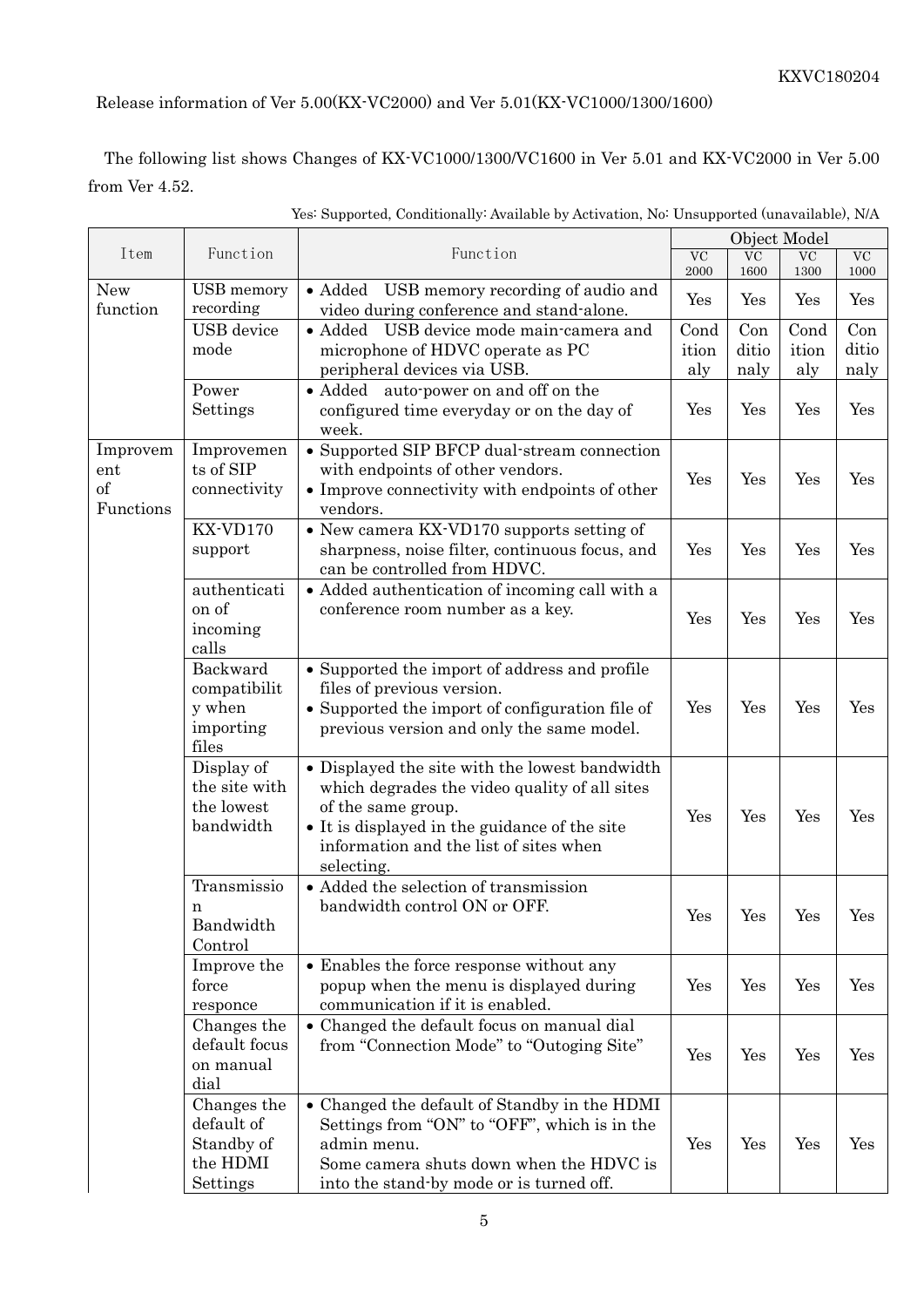|        | Changes the<br>default<br>value                     | • Changed the default value of the following<br>-Call setup - Server Port<br>"Default"→"Alternate"<br>-GUI Settings - "Y" Button during MCU<br>"Whisper Mode"->"Discussion/Presentation"<br>-Camer Settings-Layout change camera<br>control<br>"ON" $\rightarrow$ "OFF"                                                                                                                                         | Yes | Yes | Yes | Yes |
|--------|-----------------------------------------------------|-----------------------------------------------------------------------------------------------------------------------------------------------------------------------------------------------------------------------------------------------------------------------------------------------------------------------------------------------------------------------------------------------------------------|-----|-----|-----|-----|
|        | Improvemen<br>t of GUI<br>wording                   | • Improved the following language wording<br>- Russian<br>- Portguese: the popup when the NAT<br>Traversal server is unreachable.<br>"Niet aangesloten op de NAT Traversal<br>server" $\rightarrow$ "Não conectado ao NAT<br>Traversal servidor"<br>- Spanish: Security Settings->Incoming Call<br>from a non-regist<br>"Entrante un llamante no registrado" $\rightarrow$<br>"Entrante llamante no registrado" | Yes | Yes | Yes | Yes |
| Others | Other<br>improvemen<br>t                            | • Improved the situation the outgoing or<br>incoming call with endpoints in WAN fails<br>occasionaly via some kind of HUB in IP/MAT<br>Traversal mode and static NAT.                                                                                                                                                                                                                                           | Yes | Yes | Yes | Yes |
|        |                                                     | • Improved the QoS negotiation with H.323 via<br>gate keeper.                                                                                                                                                                                                                                                                                                                                                   | Yes | Yes | Yes | Yes |
|        |                                                     | • Improved the HDMI3 output which displays<br>a black screen occasionally when repeating to<br>connect and disconnect the main-camera.                                                                                                                                                                                                                                                                          | Yes | Yes | Yes | Yes |
|        |                                                     | • Improved the flickering in screen when video<br>source is changed from PC to main-camera<br>during stand-alone.                                                                                                                                                                                                                                                                                               | Yes | Yes | Yes | Yes |
|        |                                                     | • Improved the behavior when repeating<br>outgoing calls to many endpoints and<br>incoming calls from many ones.                                                                                                                                                                                                                                                                                                | Yes | Yes | Yes | Yes |
|        |                                                     | • Improved system information where the<br>packet loss and frame rate become<br>"-"occasionally.                                                                                                                                                                                                                                                                                                                | Yes | Yes | Yes | Yes |
|        |                                                     | • Improved the behavior where changing from<br>dual stream to single stream.                                                                                                                                                                                                                                                                                                                                    | Yes | Yes | Yes | Yes |
|        |                                                     | • Improved external I/F behavior where the<br>HDVC falls into the fault occasionally when<br>repeating download of log files.                                                                                                                                                                                                                                                                                   | Yes | N/A | N/A | N/A |
|        | Enhanced<br>connectivity<br>with other<br>companies | • Improved the SIP connectivity with AVAYA<br>$XT5000 (V8_3_080)$ where black screen on<br>the HDVC display and disconnection<br>occurred.                                                                                                                                                                                                                                                                      | Yes | Yes | Yes | Yes |
|        |                                                     | • Improved the connectivity with endpoints of<br>other vendors where the video resolution of<br>main stream is not recoveried occasionally<br>after single $\rightarrow$ dual $\rightarrow$ single.                                                                                                                                                                                                             | Yes | Yes | Yes | Yes |
|        |                                                     | • Improved the SIP connectivity with<br>$Cisco_880MXP (F9.3.1)$ and $Edge95MXP$<br>$(9.3.4)$ where no audio is output on the<br>HDVC.                                                                                                                                                                                                                                                                           | Yes | Yes | Yes | Yes |
|        |                                                     | <b>SIP</b><br>• Improved<br>the<br>connectivity<br>with                                                                                                                                                                                                                                                                                                                                                         | Yes | Yes | Yes | Yes |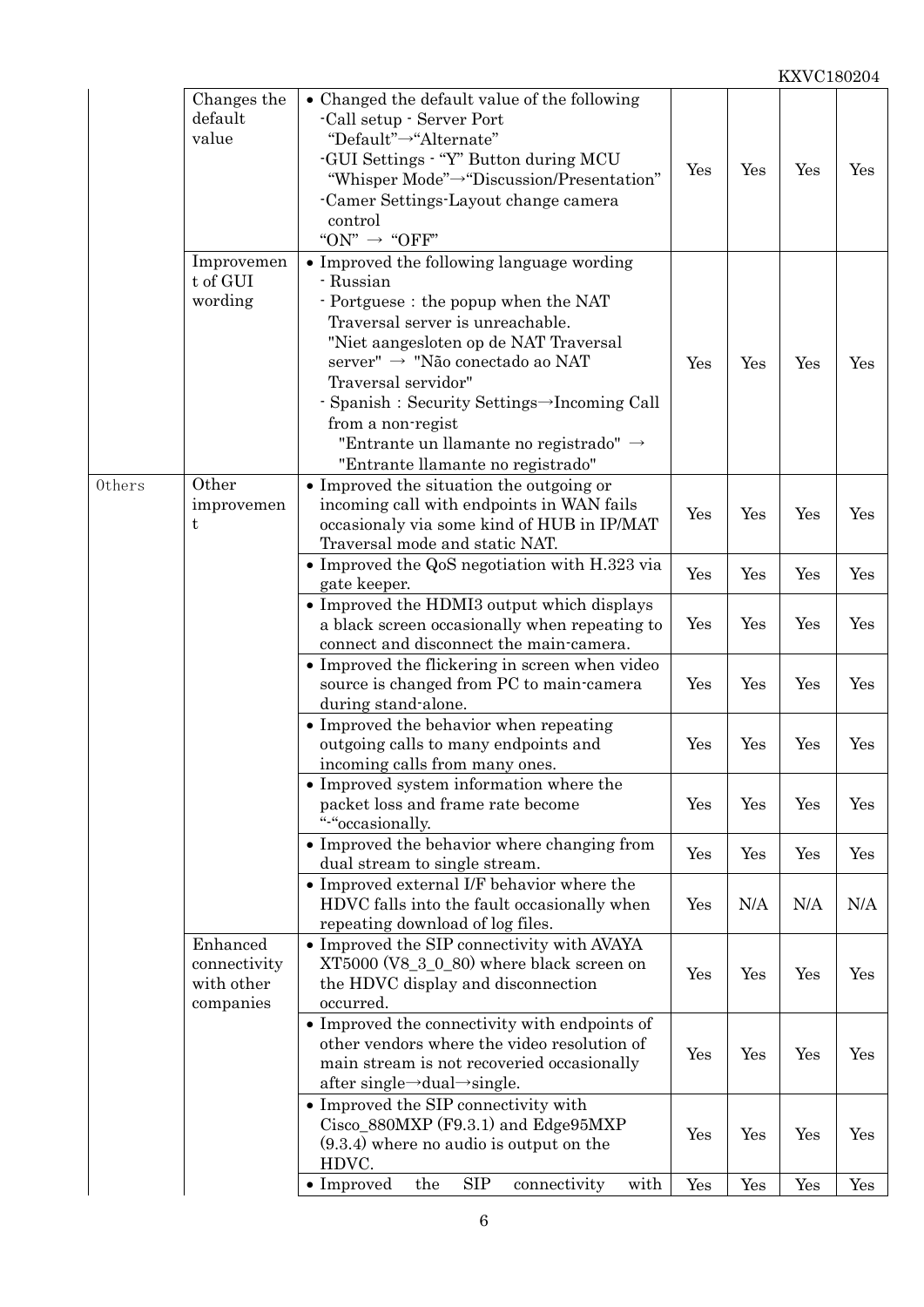| $Cisco_880MXP$ (F9.3.1) where the call from<br>Cisco to HDVC failes when "Video" is set in<br>"Quality of Service" in "Call Setup".                                                |     |     |                      |     |
|------------------------------------------------------------------------------------------------------------------------------------------------------------------------------------|-----|-----|----------------------|-----|
| $\bullet$ Improved<br>the<br>connectivity<br>with<br>$Cisco_880MXP (5.2)$ where the image from it<br>is distorted.                                                                 | Yes | Yes | Yes                  | Yes |
| • Improved the SIP connectivity with<br>endpoints of other vendors to select H.264<br>High Profile preferentially if the endpoint of<br>other vendor has the ability to decode it. | Yes | Yes | $\operatorname{Yes}$ | Yes |
| • Improved the connectivity with Cisco_SX20<br>$(8.1.0)$ where the situation where black<br>screen on the HDVC display occurres<br>occasionally.                                   | Yes | Yes | $\operatorname{Yes}$ | Yes |
| • Improved the connectivity with<br>Polycom_RSS2000 and RSS4000 where no<br>audio is output on the HDVC.                                                                           | Yes | Yes | Yes                  | Yes |
| • Improved the $H.323$ negotiation with<br>endpoints which support only H.264 Baseline<br>Single NAL and those which support only<br>$H.263+$ when operating as MCU.               | Yes | Yes | Yes                  | Yes |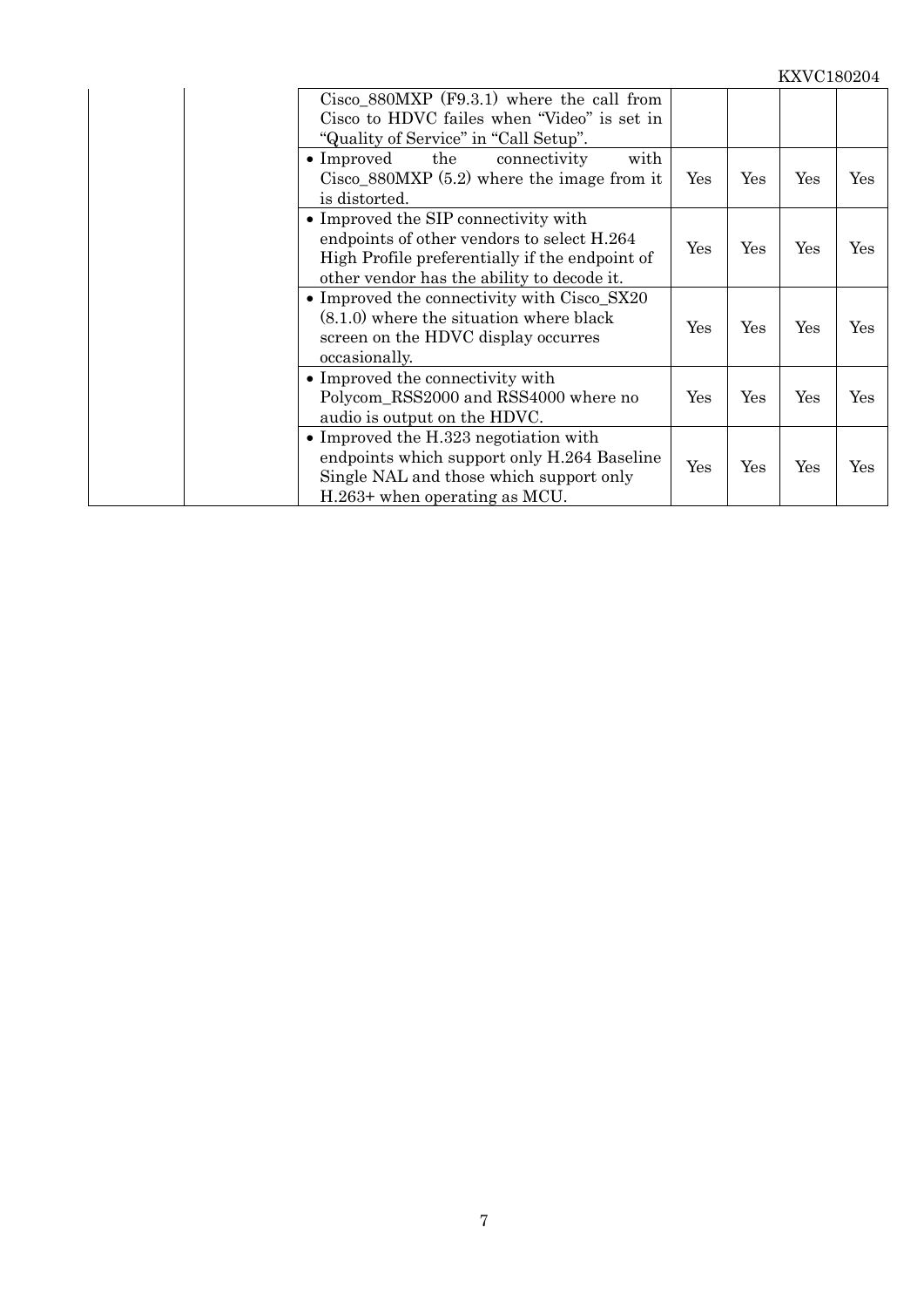Release information of Ver4.52

The following list shows Changes of KX-VC1000/1300/1600 from Ver 4.35 and those of KX-VC2000 from Ver 4.51.

|                                |                                       |                                                                                                                                                                          |                           |                   | Object Model                   |                                |
|--------------------------------|---------------------------------------|--------------------------------------------------------------------------------------------------------------------------------------------------------------------------|---------------------------|-------------------|--------------------------------|--------------------------------|
| Item                           | Function                              | Function                                                                                                                                                                 | VC<br>2000                | <b>VC</b><br>1600 | $\overline{\text{VC}}$<br>1300 | $\overline{\text{VC}}$<br>1000 |
| New function                   | Profile standby                       | • Add a function that standby with<br>profile specified.                                                                                                                 | Yes<br>$\divideontimes_2$ | Yes               | Yes                            | Yes                            |
|                                | White list                            | $\bullet$ Add<br>$\mathbf{a}$<br>function<br>that<br>incoming<br>permission with whitelist.                                                                              | Yes<br>$\divideontimes_2$ | Yes               | Yes                            | Yes                            |
| Improvement<br>of<br>Functions | Permeation<br>of<br>Site name         | • Support for permeation of site name<br>during MCU to GUI.                                                                                                              | Yes<br>$\divideontimes_2$ | Yes               | Yes                            | Yes                            |
|                                | Password<br>for<br>remote access      | for<br>• Enhanced password<br>remote<br>access.<br>- 8 characters or more<br>- Use 2 or more types of characters<br>$0 - 9$<br>A - Z * Uppercase or lowercase<br>Symbols | Yes<br>$\divideontimes_2$ | Yes               | Yes                            | Yes                            |
|                                | <b>Sites</b><br>number<br>per profile | • Support for 30 sites per profile.                                                                                                                                      | Yes<br>$\divideontimes_2$ | Yes               | Yes                            | Yes                            |
|                                | layout pattern                        | • Add layout pattern during MCU.<br>$(CP13-28)$                                                                                                                          | Yes<br>$\divideontimes_2$ | Yes               | Yes                            | Yes                            |
|                                | Remote<br>access<br>setting           | • Add Remote access setting to GUI.                                                                                                                                      | Yes<br>$\divideontimes_2$ | Yes               | Yes                            | Yes                            |
|                                | Call history<br>during call           | • Add number of call history during<br>call.                                                                                                                             | Yes<br>$\divideontimes_2$ | Yes               | Yes                            | Yes                            |
|                                | Secondary<br>bandwidth<br>selection   | • Add choices of secondary bandwidth<br>selection.(1.5)<br>Mbps/1.2<br>Mbps/384<br>kbps)                                                                                 | Yes<br>$\divideontimes_2$ | Yes               | Yes                            | Yes                            |
|                                | Number of call<br>history             | • Add number of call history to 100.                                                                                                                                     | Yes<br>$\divideontimes_2$ | Yes               | Yes                            | Yes                            |
|                                | Save<br>How<br>to<br>Call History     | · Save all history on incoming and<br>outgoing calls.                                                                                                                    | Yes<br>$\divideontimes_2$ | Yes               | Yes                            | Yes                            |
|                                | Redial history                        | • Support for check the redial history<br>in the call history.                                                                                                           | Yes<br>$\divideontimes_2$ | Yes               | Yes                            | Yes                            |
|                                | Delete<br>call<br>history             | • Add setting for<br>disable<br>delete<br>history function.                                                                                                              | Yes<br>$\divideontimes_2$ | Yes               | Yes                            | Yes                            |
|                                | Delayed Offer                         | • Support for Delayed Offer of SIP.                                                                                                                                      | Yes<br>$\mathbb{X}_2$     | Yes               | Yes                            | Yes                            |
|                                | quality<br>Video<br>setting           | • Add setting for Video quality (PC)<br>and Video quality (Sub Camera).                                                                                                  | Yes<br>$\divideontimes_2$ | Yes               | Yes                            | Yes                            |
|                                | Admin login                           | • Support for hide the yellow button<br>(Admin login)<br>displayed on the<br>menu screen.                                                                                | Yes<br>$\divideontimes_2$ | Yes               | Yes                            | Yes                            |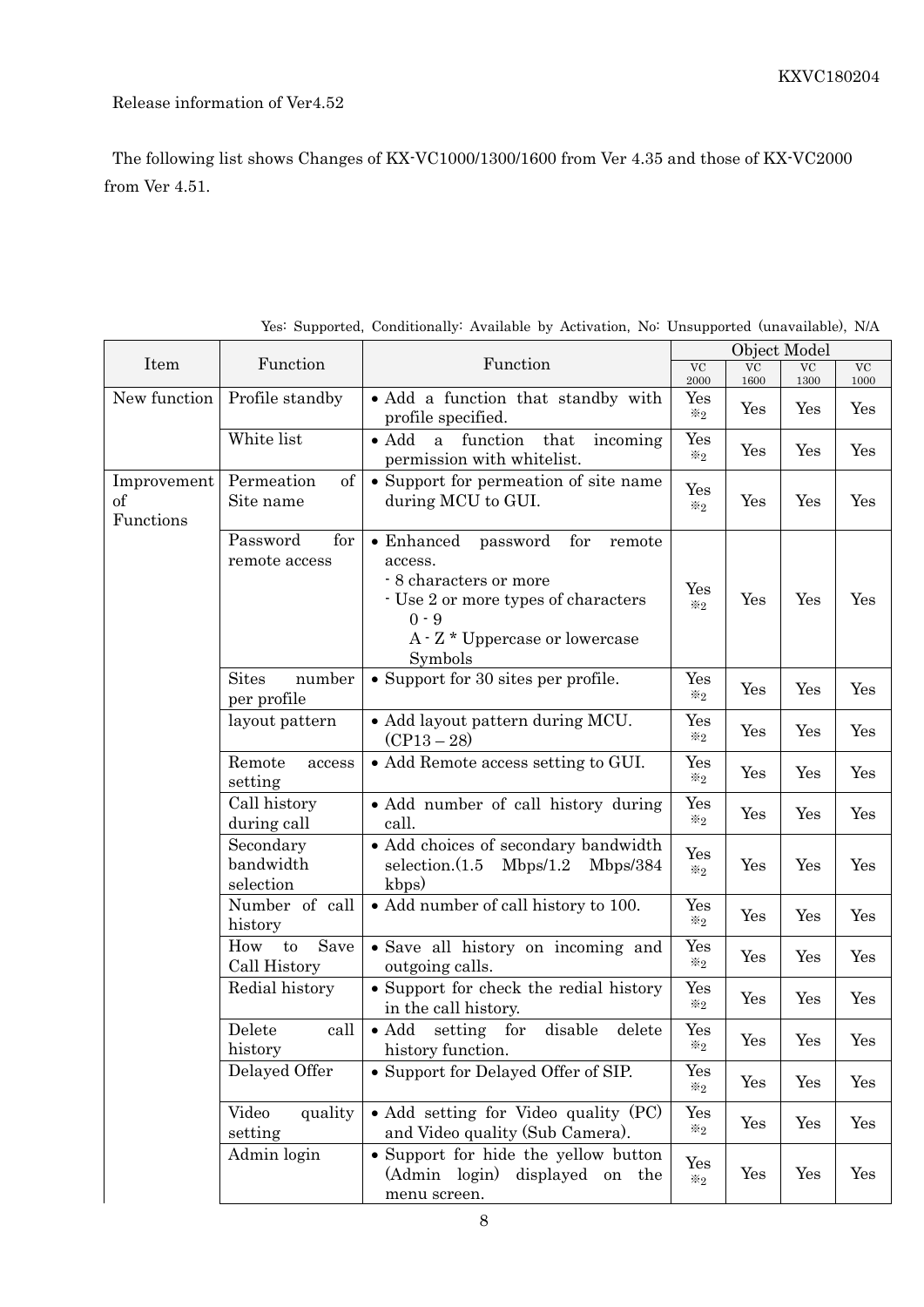|        | Add Setting to<br>GUI                               | • Add settings to GUI.<br>Characteristics<br>of<br>≻<br>microphone<br>collected sound<br>Microphone to mute<br>≻<br>Setting not to display the MCU<br>≻<br>site on the multi view.                                                                     | Yes<br>$\divideontimes_2$ | Yes                                    | Yes                                        | Yes                                    |
|--------|-----------------------------------------------------|--------------------------------------------------------------------------------------------------------------------------------------------------------------------------------------------------------------------------------------------------------|---------------------------|----------------------------------------|--------------------------------------------|----------------------------------------|
|        | System<br>Information<br>screen during a<br>calling | behavior<br>of<br>that<br>$\bullet$ Improvement<br>System Information screen.                                                                                                                                                                          | Yes<br>$\divideontimes_2$ | Yes                                    | Yes                                        | Yes                                    |
|        | Company name                                        | from<br>$\bullet$ Change<br>company<br>name<br>Panasonic<br>System<br>Networks<br>Co.,<br>Ltd. to Panasonic Corporation on<br>the EULA screen.                                                                                                         | Yes                       | Yes                                    | Yes                                        | Yes                                    |
|        | Network failure<br>detection                        | failure<br>When<br>network<br>is<br>$\bullet$<br>a<br>detected (ex: network loop),<br>a<br>popup will be displayed.                                                                                                                                    | Yes<br>$\divideontimes_2$ | Yes                                    | Yes                                        | Yes                                    |
| Others | Other<br>improvement                                | $\bullet$ Improvement<br>$\sigma$<br>behavior<br>that<br><b>NTT</b><br>communication<br>using<br>DoCoMo's SIM.                                                                                                                                         | Yes                       | Yes                                    | Yes                                        | Yes                                    |
|        |                                                     | · Improvement of behavior that the<br>output of HDMI 3 is set to the<br>output of HDMI 1 or HDMI 2 on the<br>Video Output screen, Determine the<br>video output format from the format<br>information of the output source.                            | Yes                       | Yes                                    | Yes                                        | Yes                                    |
|        |                                                     | $\bullet$ Improvement<br>in<br>order<br>to<br>synchronize video and audio when<br>connection<br>destinations<br>many<br>disconnected at the same time at the<br>MCU site.                                                                              | Yes                       | Yes<br>$\mathbb{X}_1$                  | Yes<br>$\times$ 1                          | Yes<br>$\mathbb{X}_1$                  |
|        |                                                     | • Improvement of behavior that Self<br>diag. cannot be finished.                                                                                                                                                                                       | Yes                       | N/A                                    | N/A                                        | N/A                                    |
|        |                                                     | $\bullet$ Improvement<br>$\sigma f$<br>behavior<br>that<br>Connection destination information<br>is rarely displayed in the device<br>information of the Web console.                                                                                  | Yes                       | $\operatorname{Yes}$<br>$\mathbb{X}_1$ | $\operatorname{Yes}$<br>$\divideontimes_1$ | $\operatorname{Yes}$<br>$\mathbb{X}_1$ |
|        |                                                     | • Improvement of behavior that it can<br>receive<br>incoming<br>calls<br>from<br>KX-VC300/KX-VC600 if you set the<br>following.<br>Quality of Service of Call setup<br>➤<br>screen to Video.<br>G.722.1 and AAC-LD of Codec<br>settings screen to OFF. | Yes                       | Yes                                    | Yes                                        | Yes                                    |
|        |                                                     | • Improvement of behavior that the<br>standby<br>setting of the<br>profile<br>released by importing the profile<br>standby<br>becomes<br>setting<br>by<br>re-entering<br>the<br>profile<br>of<br>the<br>standby target.                                | Yes                       | N/A                                    | N/A                                        | N/A                                    |
|        |                                                     | forced<br>the<br>$\bullet$ When<br>transmission<br>permission setting is valid and the<br>WAN side<br>IP address<br>can<br>be<br>obtained,<br>calling<br>is<br>enabled                                                                                 | Yes                       | Yes                                    | Yes                                        | Yes                                    |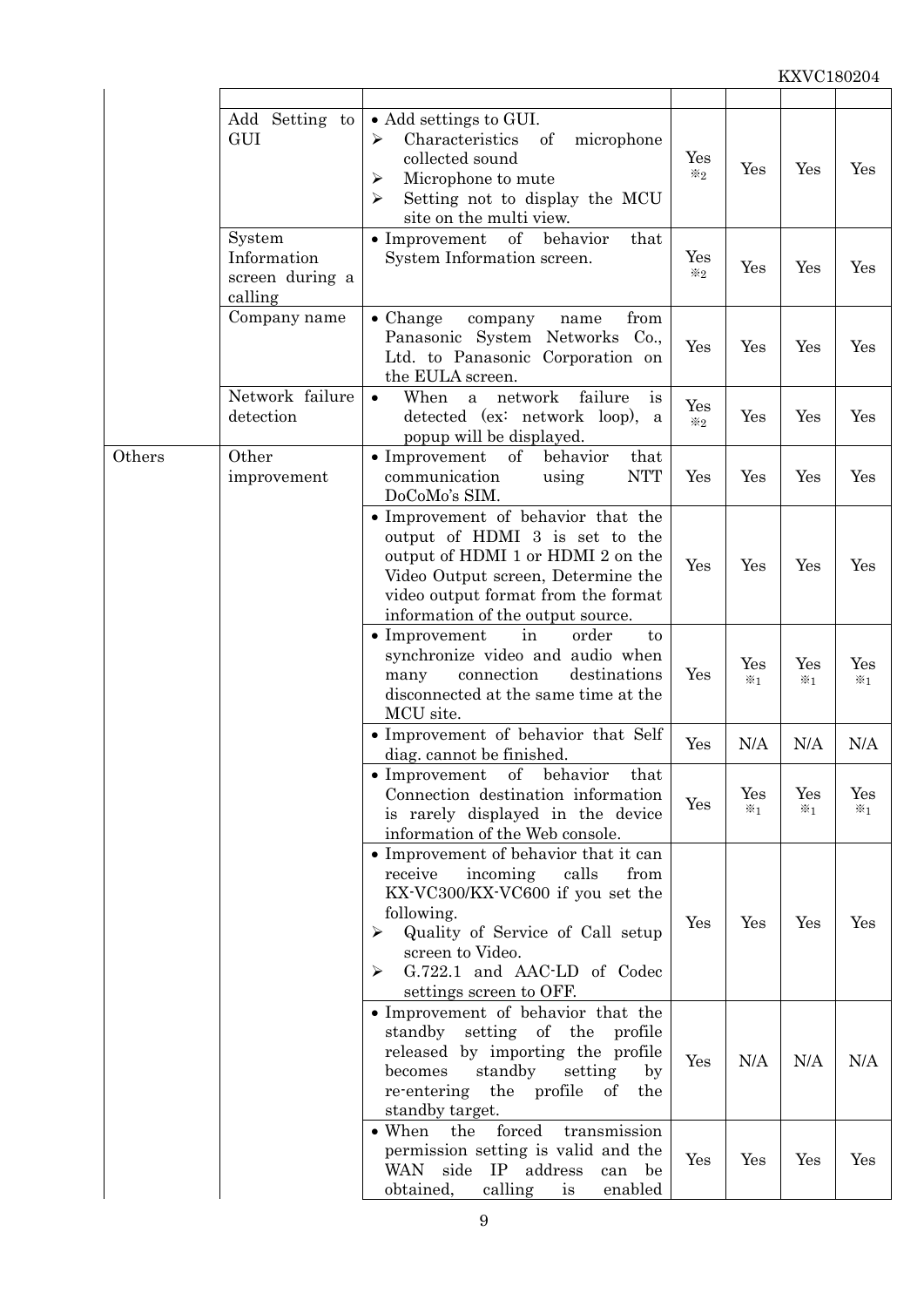| regardless of the result of NAT<br>investigation.                                                                                                                                        |                   |     |     |     |
|------------------------------------------------------------------------------------------------------------------------------------------------------------------------------------------|-------------------|-----|-----|-----|
| • Improvement of behavior that the<br>frame rate on System Info. Screen<br>correctly to the first decimal place<br>connecting with<br>other<br>when<br>company's endpoint.               | Yes               | Yes | Yes | Yes |
| • Improvement of behavior that the<br>startup fails extremely really when<br>Multicast is active and starts up in<br>the Web port open state.                                            | Yes               | Yes | Yes | Yes |
| GUI<br>• Changed<br>language<br>representation. (Renamed from "FIX"<br>Cam's Remote Ctrl Revr" to "Remote<br>through<br>function"<br>control<br><sub>on</sub><br>CameraSettings screen.) | Yes<br>$\times 2$ | Yes | Yes | Yes |

Yes<sup>※1:</sup> Corresponded with Ver.4.35

Yes<sup>※2:</sup> Corresponded with Ver.4.51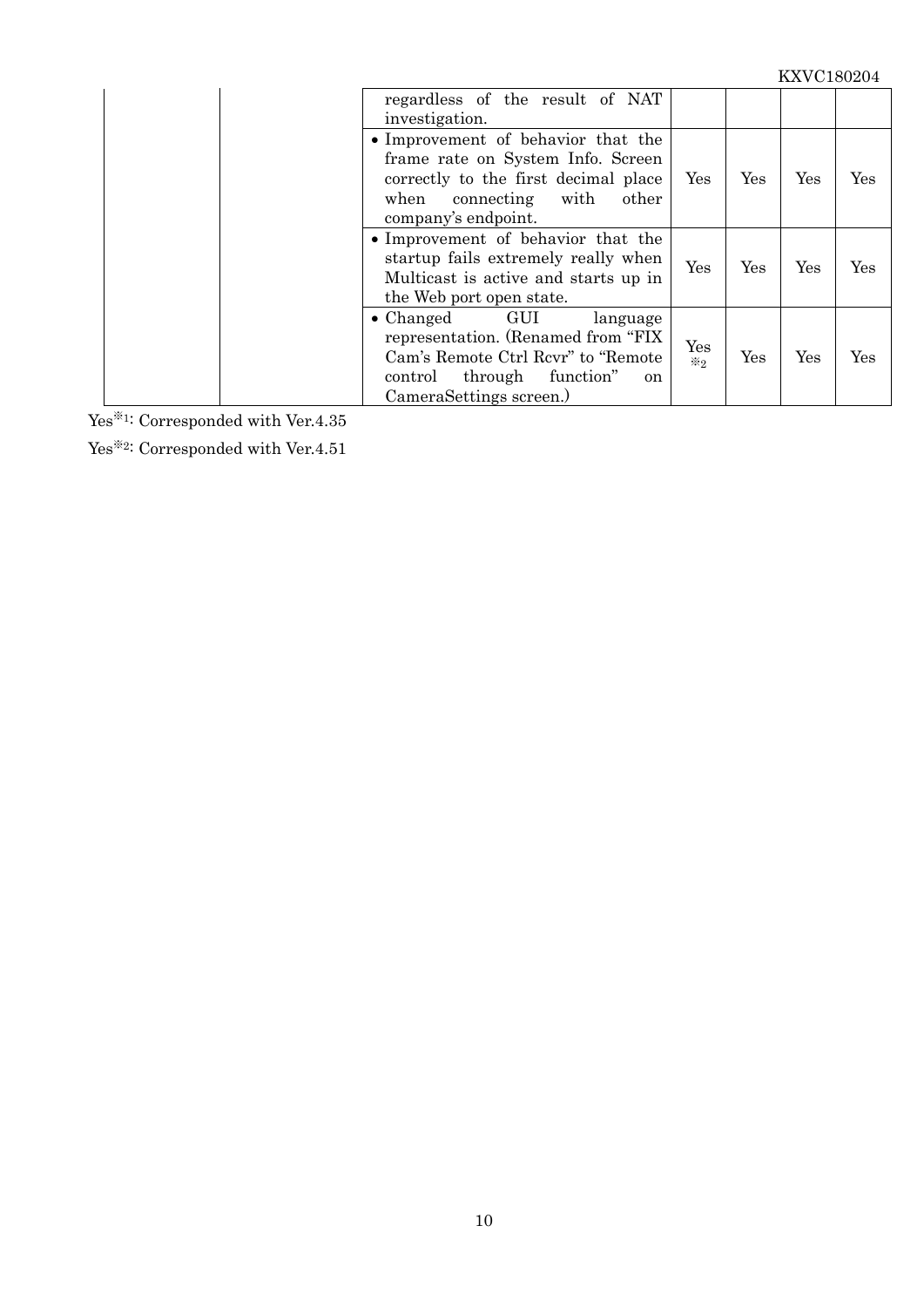|                 |                            |                                                                                                                                                                                                                                                                                                                                                                    | Object Model |        |               |
|-----------------|----------------------------|--------------------------------------------------------------------------------------------------------------------------------------------------------------------------------------------------------------------------------------------------------------------------------------------------------------------------------------------------------------------|--------------|--------|---------------|
| Item            | Function                   | Function                                                                                                                                                                                                                                                                                                                                                           | VC1600       | VC1300 | <b>VC1000</b> |
| οf<br>Functions | Improvement   Improvements | • Improvement of behavior that other<br>endpoints that have received the<br>content remain the contents screen, if a<br>main unit receives an incoming call<br>from a dual stream invalid endpoint<br>and the incoming confirmation pop-up<br>is displayed while a plurality of<br>endpoints are connected and one<br>endpoint shares a content by dual<br>stream. | Yes.         | Yes    | Yes           |
|                 |                            | • Improved communication stability in a<br>network where multiple MAC<br>addresses are assigned to one IP<br>address. (e.g. GLBP (Gateway Load)<br>Balancing Protocol).                                                                                                                                                                                            | Yes          | Yes    | Yes           |

Yes: Supported, Conditionally: Available by Activation, No: Unsupported (unavailable)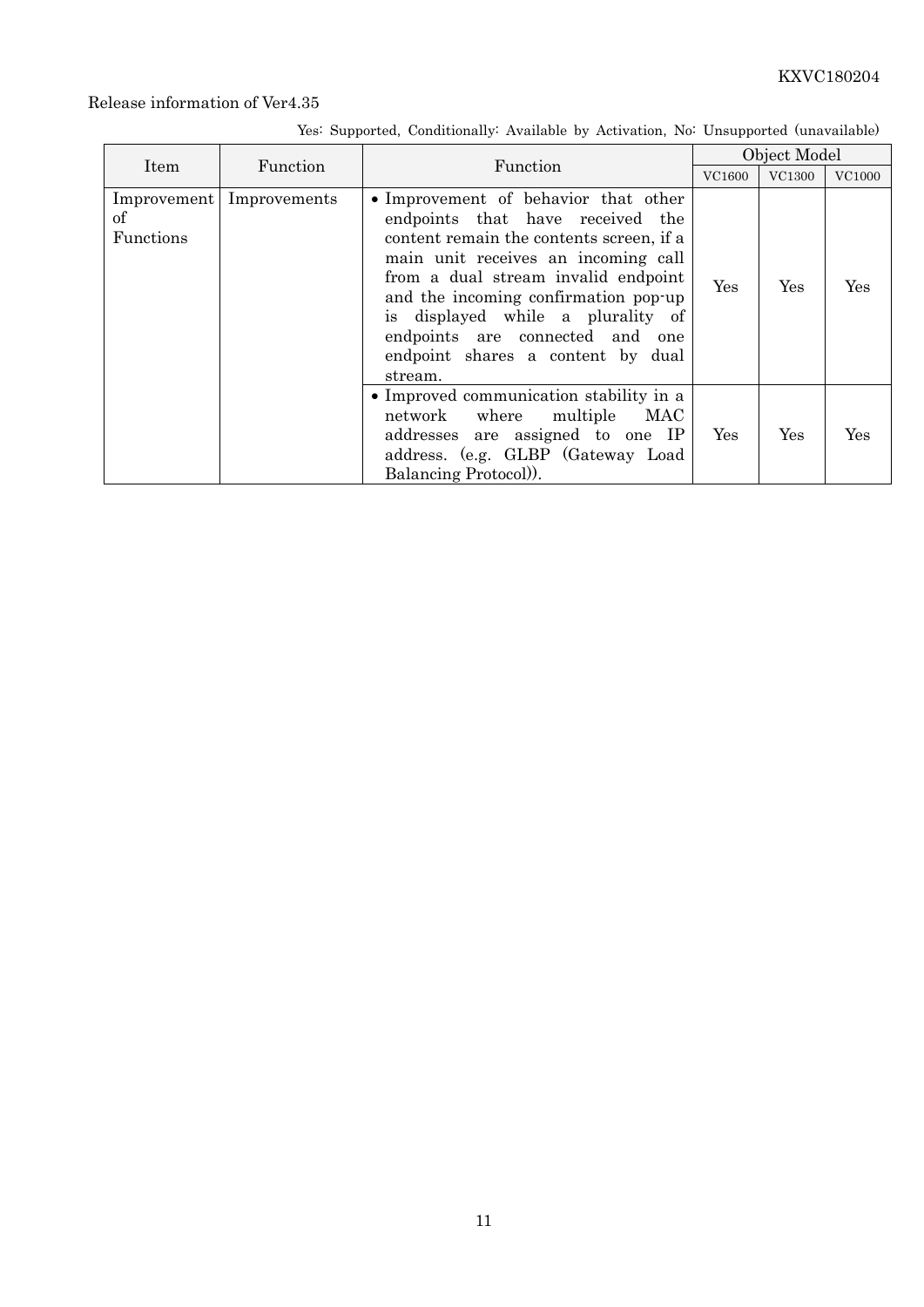|                                |                                                  |                                                                                                                                                                                                                                                                                                                                                                             |               | Object Model |               |
|--------------------------------|--------------------------------------------------|-----------------------------------------------------------------------------------------------------------------------------------------------------------------------------------------------------------------------------------------------------------------------------------------------------------------------------------------------------------------------------|---------------|--------------|---------------|
| Item                           | Function                                         | Function                                                                                                                                                                                                                                                                                                                                                                    | <b>VC1600</b> | VC1300       | <b>VC1000</b> |
| Improvement<br>of<br>Functions | Improvements                                     | • Support for automatically transition to<br>PC single screen when PC screen<br>sharing is executed at HDVC mobile for<br>Windows by the single stream.                                                                                                                                                                                                                     | Yes           | Yes          | Yes           |
|                                |                                                  | • Improvement of behavior that the<br>setting is reflected on the operation if<br>the setting of "Echo Canceller" of<br>"Audio I/O" menu is set to "OFF".                                                                                                                                                                                                                   | Yes           | Yes          | Yes           |
|                                |                                                  | • Improvement of behavior that<br>the<br>LAYOUT button<br>does not become<br>effective if the setting of "Video output"<br>is set to "HDMI1" and the setting of<br>"Layout 1" is set to below.<br>"Content / Camera (PwithP)"<br>"Content / Camera (SideBySide)"                                                                                                            | Yes           | Yes          | Yes           |
|                                |                                                  | • Improvement of behavior that the video<br>is not output when HDVC returns from<br>screen stand-by if HDVC is connected<br>the old model of monitor that<br>to<br>supports only 1080i.                                                                                                                                                                                     | Yes           | Yes          | Yes           |
|                                |                                                  | • Improvement of behavior that the video<br>of HMDI3 becomes abnormal if HDMI1<br>or HMDI2 of HDVC is connected to the<br>old model of monitor that supports only<br>1080i and "Output of HMDI3" is set to<br>the corresponding HDMI terminal.                                                                                                                              | Yes           | N/A          | N/A           |
|                                |                                                  | • Improvement of following behavior that<br>rarely occurs.<br>The bandwidth is reduced and the<br>disturbance of the video continues in<br>the case of dual stream transmission.                                                                                                                                                                                            | Yes           | Yes          | Yes           |
|                                |                                                  | • Improved to be able to reduce the time<br>until the bandwidth returns back after<br>the packet loss due to network occurs.                                                                                                                                                                                                                                                | Yes           | Yes          | Yes           |
|                                | Enhanced<br>connectivity with<br>other companies | • Improved to be able to communicate<br>with the following endpoints using SIP.<br>Polycom : Group300/500(4.3.0, 5.1.2)<br>HDX7000/8000(3.1.6, 3.1.10)<br>CISCO: C20/60(7.3.2, 7.3.5)<br>CISCO : SX20(8.1.0)<br>SONY : XG77s/100s(1.42, 1.51),<br>XG80/XA80/XG55(2.45),<br>XC1(1.12, 1.22)<br>Lifesize : $Express 220(5.0.3),$<br>Passport(4.12.0)<br>Avaya: VC240(1004.16) | Yes           | Yes          | Yes           |
|                                |                                                  | • Improved to be able to receive XGA<br>using H.263 in the case of more than 5<br>endpoints conference.                                                                                                                                                                                                                                                                     | Yes           | N/A          | N/A           |
|                                |                                                  | • Improved to be able to communicate<br>with Polycom ViewStation Release 5.6                                                                                                                                                                                                                                                                                                | Yes           | Yes          | Yes           |

Yes: Supported, Conditionally: Available by Activation, No: Unsupported (unavailable)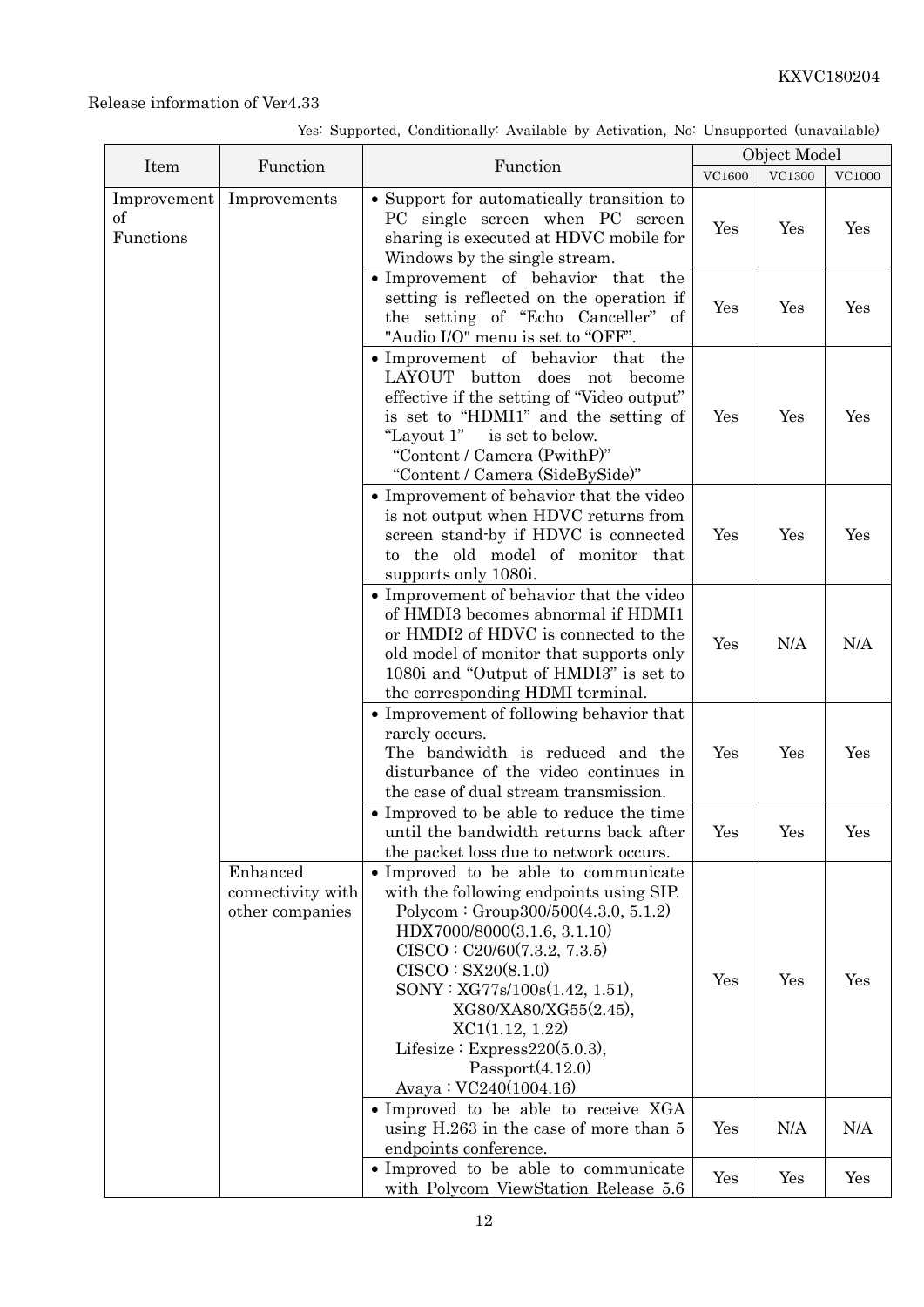| using $H.323$ .                                                                                                                                                                                                                                                                                 |     |     |     |
|-------------------------------------------------------------------------------------------------------------------------------------------------------------------------------------------------------------------------------------------------------------------------------------------------|-----|-----|-----|
| • Improvement of behavior that HDVC<br>cannot communicate normally<br>depending on the order to connect to<br>endpoints when it connects to HDVCs<br>and more than one of other vendor's<br>endpoints such as SONY XG80 that<br>supports only H.264 Baseline Single<br>NAL for the video codec. | Yes | Yes | Yes |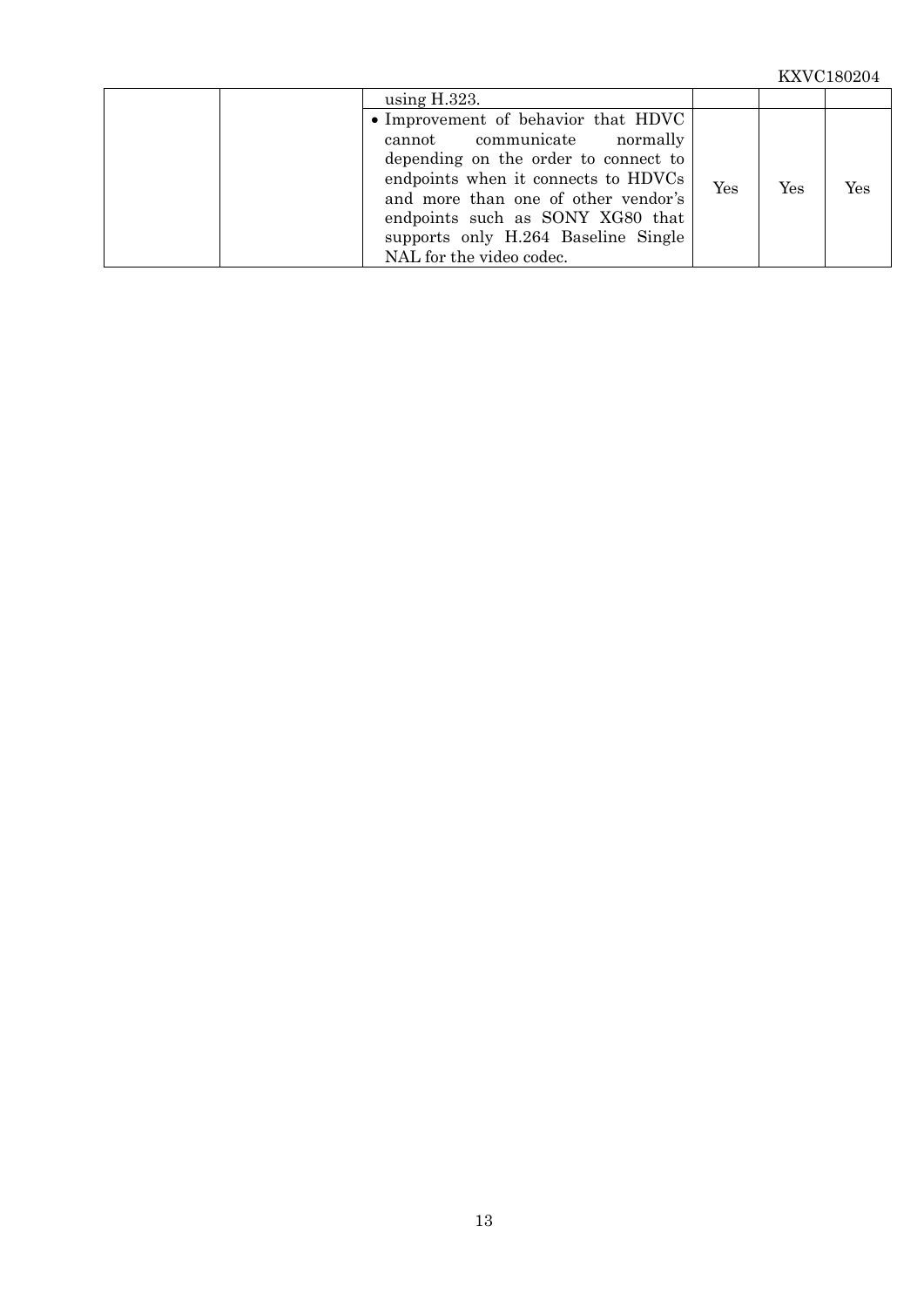|                         |                                |                                                                                                                                                                                                                                                                                                                                                                                                                                                                                                                                                                                                                                                                                                                                                                                                                                                          | Object Model  |        |  |
|-------------------------|--------------------------------|----------------------------------------------------------------------------------------------------------------------------------------------------------------------------------------------------------------------------------------------------------------------------------------------------------------------------------------------------------------------------------------------------------------------------------------------------------------------------------------------------------------------------------------------------------------------------------------------------------------------------------------------------------------------------------------------------------------------------------------------------------------------------------------------------------------------------------------------------------|---------------|--------|--|
| Item                    | Function                       | Function                                                                                                                                                                                                                                                                                                                                                                                                                                                                                                                                                                                                                                                                                                                                                                                                                                                 | <b>VC1600</b> | VC1300 |  |
| Improvement<br>$\sigma$ | Improvement of<br>GUI wordings | • Improvement of GUI wordings of pop-up                                                                                                                                                                                                                                                                                                                                                                                                                                                                                                                                                                                                                                                                                                                                                                                                                  | Yes           | Yes    |  |
| Functions               |                                | display and call histories, etc.<br>• Improvement of behavior that the position<br>of the excluded site becomes a black<br>screen after MCU mode is changed from<br>"Discussion" to "Presentation" when the<br>setting of "Main Position (Discussion)" is<br>set to except for "Specified Position" and<br>"Main<br>the<br>setting<br>of<br>Position<br>(Presentation)"<br>"Specified<br>to<br>is<br>set<br>Position" and the setting of "Display"<br>position setting" is set to "Black scene"<br>and a site is excluded at the time of<br>outgoing with "Discussion" mode.<br>• Improvement of behavior that the settings<br>of MIC3 and MIC4 of "MIC Setting"<br>become invalid after restart in case of<br>Manual setting.<br>• Improvement of behavior<br>the<br>that                                                                               | Yes           | Yes    |  |
|                         |                                | communication<br>might<br>be<br>not<br>a<br>communication using the profile if an<br>outgoing call using the profile and an<br>incoming call happen at the same time.<br>• Improvement of behavior that the dual<br>steam function does not become effective<br>automatically after HDVC mobile (for iOS<br>/ for Android) takes part in the conference<br>in which the encryption is enabled and the<br>dual stream is disabled and afterward the<br>endpoint that does not support the dual<br>stream disconnects from the conference.<br>· Improvement of behavior that HDVC<br>mobile for Windows is disconnected after<br>HDVC mobile takes part in the conference<br>in which the encryption is enabled and the<br>dual stream is disabled and afterward the<br>endpoint that does not support the dual<br>stream disconnects from the conference. |               |        |  |
|                         |                                | • Improvement of behavior that the failure<br>rarely occurs in HDVC that sending<br>content when an endpoint that does not<br>have dual stream function participates in<br>the conference during content sharing by<br>dual stream.<br>• Improvement of behavior that the howling<br>might occur at start-up in the case that<br>the speaker is connected to the Audio Out<br>L/R jack and the video camera that has<br>mic input is connected the Main camera<br>terminal.<br>• Improvement of behavior that HDVC                                                                                                                                                                                                                                                                                                                                       |               |        |  |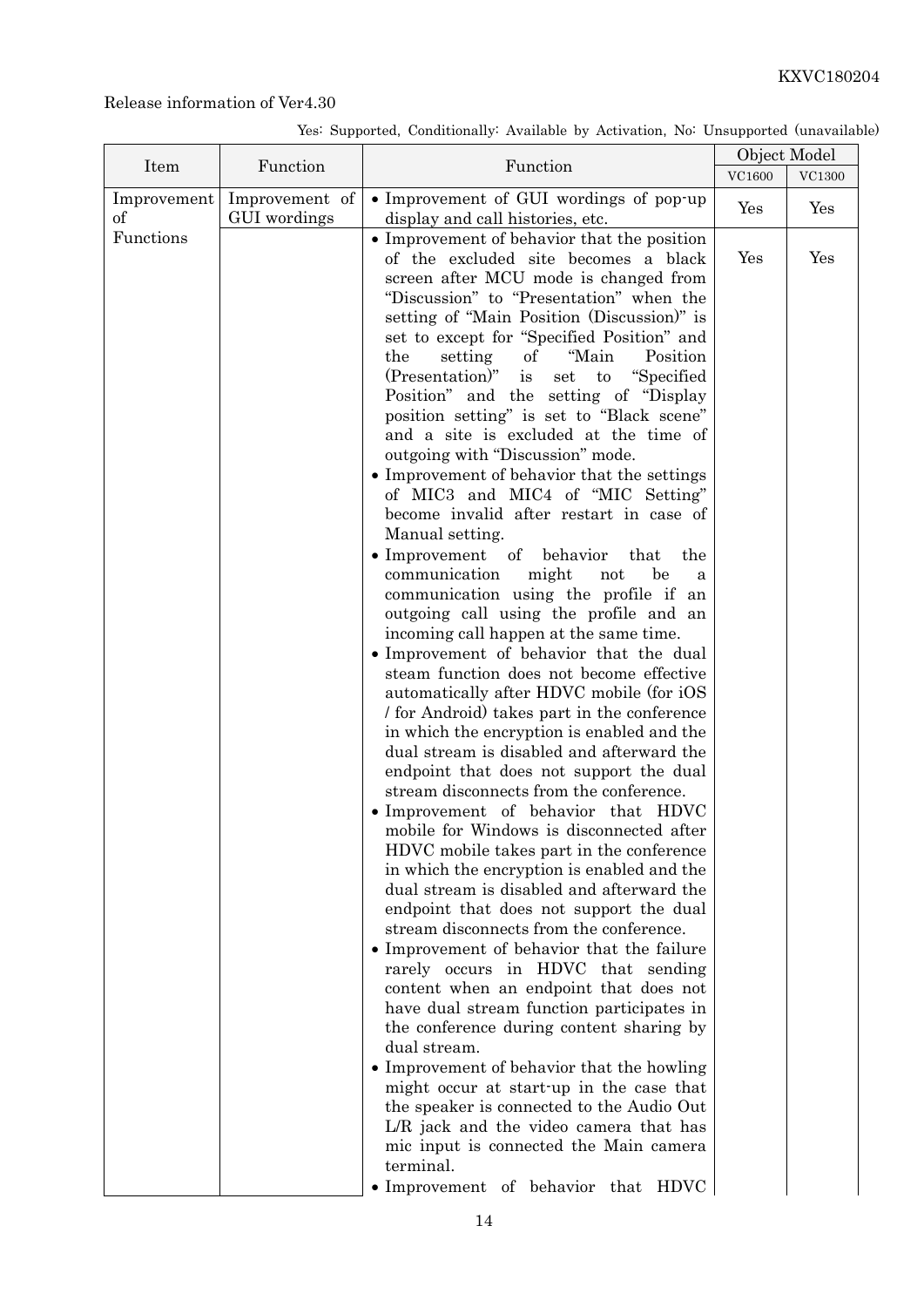|                                                  |                                                                                                                                                                                                                                                                                                                                                                                                                                                                                                                                                                                                                                                                                                                                                                                                                                                                                                                                                                                                                                                                                                                                                                                                                                                                                                                                                                                                                                                                                                                                                                                                                                                                                                                                                                                                                                                                                                                                                                                                                                                                                                                                                                                                                                                                                                                                             |     | IYA V O LOVAU |  |
|--------------------------------------------------|---------------------------------------------------------------------------------------------------------------------------------------------------------------------------------------------------------------------------------------------------------------------------------------------------------------------------------------------------------------------------------------------------------------------------------------------------------------------------------------------------------------------------------------------------------------------------------------------------------------------------------------------------------------------------------------------------------------------------------------------------------------------------------------------------------------------------------------------------------------------------------------------------------------------------------------------------------------------------------------------------------------------------------------------------------------------------------------------------------------------------------------------------------------------------------------------------------------------------------------------------------------------------------------------------------------------------------------------------------------------------------------------------------------------------------------------------------------------------------------------------------------------------------------------------------------------------------------------------------------------------------------------------------------------------------------------------------------------------------------------------------------------------------------------------------------------------------------------------------------------------------------------------------------------------------------------------------------------------------------------------------------------------------------------------------------------------------------------------------------------------------------------------------------------------------------------------------------------------------------------------------------------------------------------------------------------------------------------|-----|---------------|--|
| Enhanced<br>connectivity with<br>other companies | might restart when HDVC receives more<br>than 11 incoming calls using SIP protocol<br>at the same time.<br>• Improvement of behavior that HDVC<br>restarts when "Version Confirmation" is<br>executed in the case that "Update"<br>Method" in "Software update" menu is set<br>to "USB" and USB adapter without SD<br>card is inserted.<br>• Improvement of behavior that "Multicast"<br>Tree Set." menu cannot be set when "Edit"<br>Profile" of "GUI Settings" is set to "OFF".<br>of<br>$\bullet$ Improvement<br>behavior<br>that<br>configuration data in which the setting of<br>"Video Output" in "Video Output" menu is<br>set to "HDMI 1" and the setting of "Audio"<br>output terminal" in "Audio I/O" menu is<br>set to "OFF" cannot be imported.<br>$\bullet$ Improvement<br>behavior<br>that<br>the<br>encryption setting cannot be saved in<br>which "Access mode" is set to "User" and<br>"Encryption Key" is blanked after the<br>settings of "Encryption (SIP)"<br>and<br>"Encryption (NAT Traversal)" are set to<br>"ON" in IP/NAT Traversal Mode and<br>afterward the "Connection mode" is<br>changed to IP Mode or NAT Traversal<br>Mode.<br>• Improvement behavior that the audio<br>from HDVC mobile for Windows Ver3.14 is<br>not outputted when the setting of "Quality<br>of Service" in "Call set up" menu is<br>changed to "Video" and HDVC receives an<br>incoming call from HDVC mobile.<br>• Improvement of behavior that there is a<br>case in which a part of a screen display<br>becomes green for a moment at start-up.<br>• Improved to be able to communicate with<br>Sony PCS-1 using H.264 codec.<br>• Improved to be able to execute the content<br>sharing with SONY PCS-1 by the dual<br>In this case the codec<br>of<br>stream.<br>sub-stream is H.263.<br>• Improved to be able to communicate with<br>Sony PCS-G50 using H.264 codec.<br>• Improvement of behavior that SONY<br>PCS-G50 cannot receive the sub-camera<br>when MCU site (HDVC) executes content<br>sharing by the dual stream in the case<br>that SONY PCS-G50 and HDVC are<br>connected to MCU.<br>• Improved to be able to communicate with<br>Sony PCS-TL33 using H.264 codec.<br>$\bullet$ Improvement<br>of behavior<br>that<br>the<br>resolution of the main camera might<br>after<br>lower<br>content<br>remain<br>sharing | Yes | Yes           |  |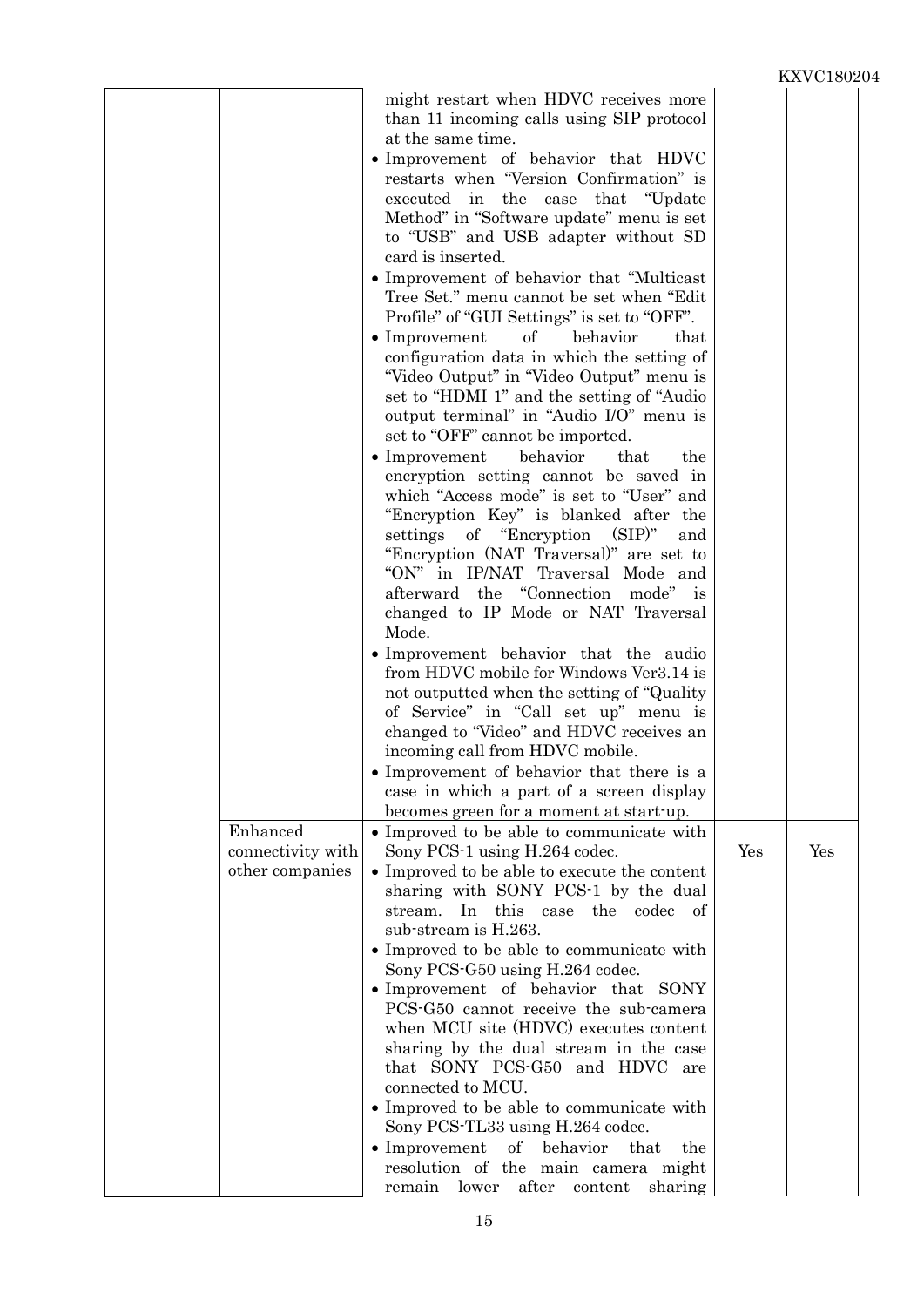#### KXVC180204 start/stop at MCU site (HDVC) by the dual stream in the case that CISCO SX20, Polycom VSX and HDVC are connected to MCU. Improvement of behavior that there is a case that the communication does not become normal rarely after the connection with CISCO MCU by SIP protocol with the dual stream available setting.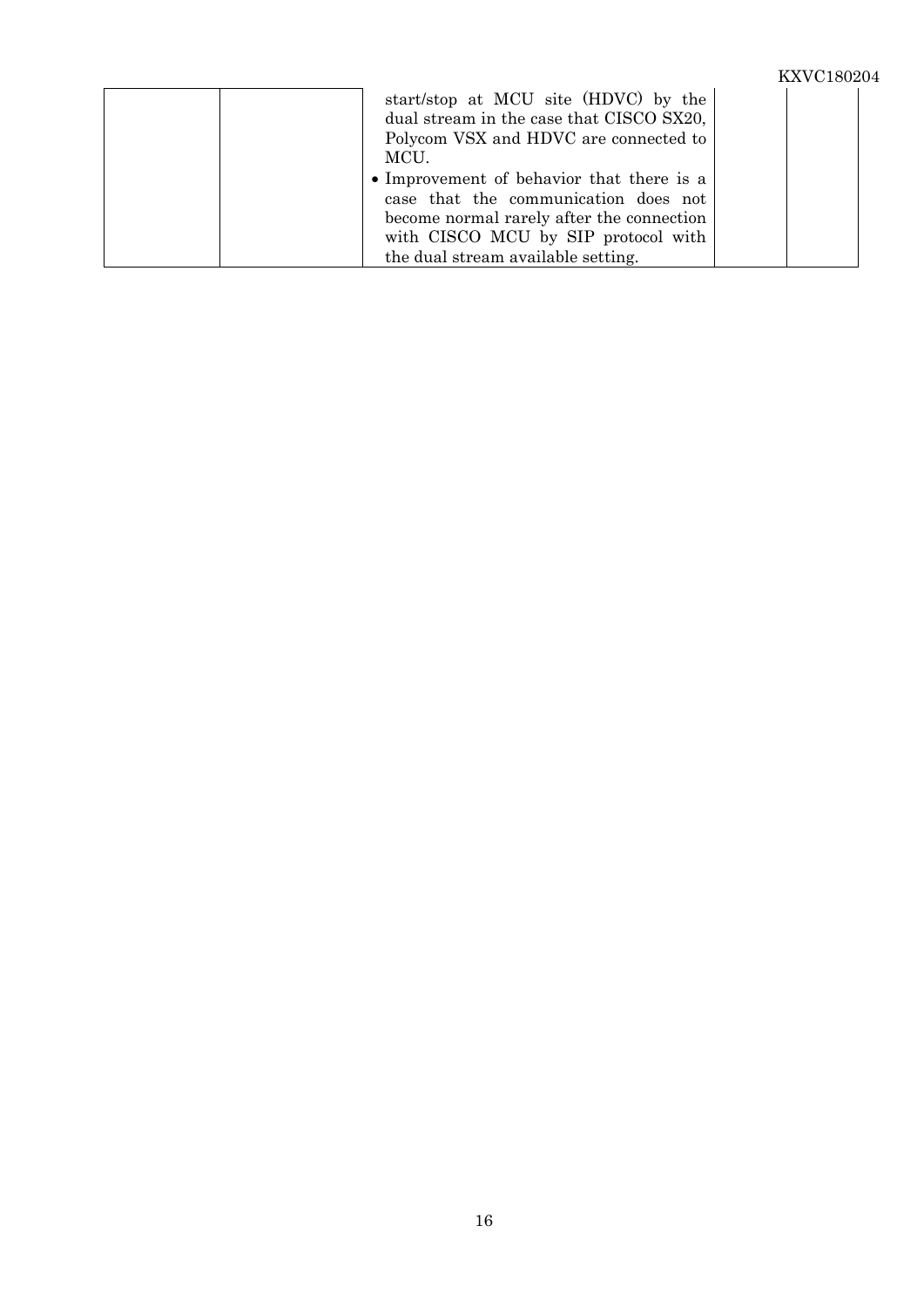| Yes: Supported, Conditionally: Available by Activation, No: Unsupported (unavailable) |  |  |  |
|---------------------------------------------------------------------------------------|--|--|--|
|                                                                                       |  |  |  |

| Item                           | Function                                                         | Remarks                                                                                                                                                                                                                                                                                                                                                                                                                                                                                               | Object Model |        |
|--------------------------------|------------------------------------------------------------------|-------------------------------------------------------------------------------------------------------------------------------------------------------------------------------------------------------------------------------------------------------------------------------------------------------------------------------------------------------------------------------------------------------------------------------------------------------------------------------------------------------|--------------|--------|
|                                |                                                                  |                                                                                                                                                                                                                                                                                                                                                                                                                                                                                                       | VC1600       | VC1300 |
| New<br>Functions               | Presentation<br>mode                                             | • Add Presentation mode in MCU mode<br>which is suitable for lecture-style<br>conferences. By selecting Presentation<br>mode, the main site can see a composite<br>image including subsites, and the sub sites<br>can see the image of main site only.<br>• You can easily change the MCU mode<br>during a conference call, by using MCU<br>setting menu or just pressing the yellow<br>button of remote control.<br>• Add Presentation mode icon whose display<br>mode is selectable by the setting. | Yes          | Yes    |
| Improvement<br>of<br>Functions | Audio Mix<br>Selection mode                                      | • Add Mix (selection) mode to "Other Site's<br>Audio" setting menu. In Mix (selection)<br>mode, you can select up to four sites freely<br>as audio mix sites during a conference call.<br>And its Mix mode and sites selection can be<br>saved in a profile.                                                                                                                                                                                                                                          | Yes          | Yes    |
|                                | Main position<br>selection in<br>Voice<br>Activation2            | • Added choices of sites to main display in<br>"Voice Activation 2". In the Voice Activation<br>2 of Main Position setting, you can select<br>any site for main display position.<br>You can change this site selection during a<br>conference call.                                                                                                                                                                                                                                                  | Yes          | Yes    |
|                                | Specified<br>position mode<br>for MCU<br>composite<br>image.     | • Add specified position mode for MCU<br>composite image. In this mode, you can see<br>each sub site's image in the specified<br>position of MCU composite image.                                                                                                                                                                                                                                                                                                                                     | Yes          | Yes    |
|                                | GUI language                                                     | • Add Arabic to GUI<br>• Note: There may not be the right-justified<br>representation in some setting pages.                                                                                                                                                                                                                                                                                                                                                                                          | Yes          | Yes    |
|                                | Improvement of<br>voice activation1<br>and voice<br>activation 2 | • Adjust screen switch sensitivity during<br>voice activation mode.                                                                                                                                                                                                                                                                                                                                                                                                                                   | Yes          | Yes    |
|                                | NAT setting for<br>Symmetric NAT<br>in GUI                       | • Add GUI menu of "Conversion IP and Port<br>Num" function for mobile connection via<br>symmetric NAT router.                                                                                                                                                                                                                                                                                                                                                                                         | Yes          | Yes    |
| Others                         | Other<br>improvement                                             | • Improve resolution of sending video in the<br>situation of network bandwidth fluctuation<br>such as mobile network.<br>• Improve the event of failure that rarely<br>occurs in communication with mobile<br>terminal via NAT router.<br>Support "output local site sound" during<br>Multicast.<br>• Support "Forced Answer" mode during<br>Multicast.<br>• Improve behavior in situations that<br>multiple processes, such as content share                                                         | Yes          | Yes    |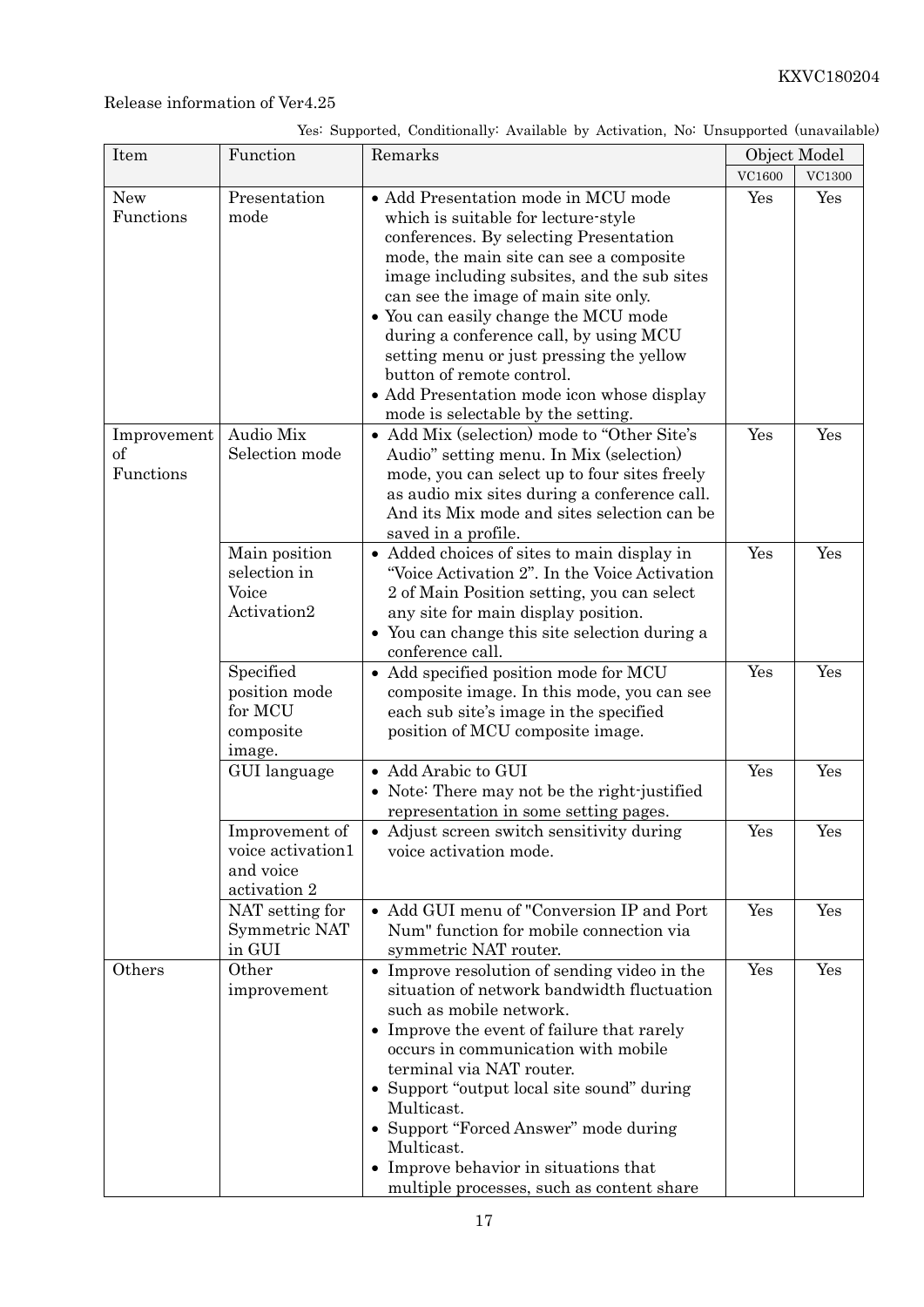|                                         | and incoming call and so on, occur at the<br>same time.<br>• Improve behavior of content sharing start<br>process with HDMI audio input setting to<br>"Sub Camera + PC"<br>• Improve video input changing behavior in<br>situations that staring dual stream just                                                                                     |     |     |
|-----------------------------------------|-------------------------------------------------------------------------------------------------------------------------------------------------------------------------------------------------------------------------------------------------------------------------------------------------------------------------------------------------------|-----|-----|
|                                         | after single stream terminal leaves the<br>meeting.<br>• Improve layout changing behavior in<br>situations that several sub sites start<br>single stream at the same time.<br>• Improve video format recognition accuracy<br>of HDMI main camera and PC-VGA input.<br>• Improve video signal detection accuracy of<br>HDMI main camera input via HDMI |     |     |
|                                         | splitter.<br>• Improve event that HDMI 2 and HDMI 3<br>rarely cannot display video in the case of IP<br>address is not acquired.<br>• Improve event that HE30 camera with<br>serial camera control connection rarely<br>display blueback image after restarting<br>HE50 camera.                                                                       |     |     |
|                                         | • Improve the event of failure that rarely<br>occurs in transitions to service stop state.<br>• Improve behavior of status LED in<br>situations that happens auto answer to<br>incoming call during standby mode.<br>• Support external I/F of uploading<br>encryption data.                                                                          |     |     |
|                                         | • Improve behavior of site selection in profile<br>that enables deselect the site whose<br>connection mode is invalid.<br>• Improve the call history of IPv6 connection.<br>• Improve behavior in the situations that<br>receiving incoming call while editing<br>profile.                                                                            |     |     |
|                                         | • Improve the event of failure that rarely<br>occurs when receiving more than the<br>number of licenses incoming calls.<br>• Improve GUI language representation.<br>• Improve the behavior of displaying<br>encryption icon for SIP when SIP is<br>disabled during "IP/NAT Traversal mode"                                                           |     |     |
| Enhanced                                | • Improve the behavior of changing Main<br>Position setting during communication.<br>• Strengthen input error check for IPv6<br>address.<br>• Support ICMP redirect.<br>• Improve behavior as a sub site during                                                                                                                                       | Yes | Yes |
| connectivity<br>with other<br>companies | connection with SONY XG series and<br>H.263+ terminal and receiving dual stream<br>from main site.<br>• Improve behavior of PC sharing in case<br>that Polycom ViewStation joins during dual                                                                                                                                                          |     |     |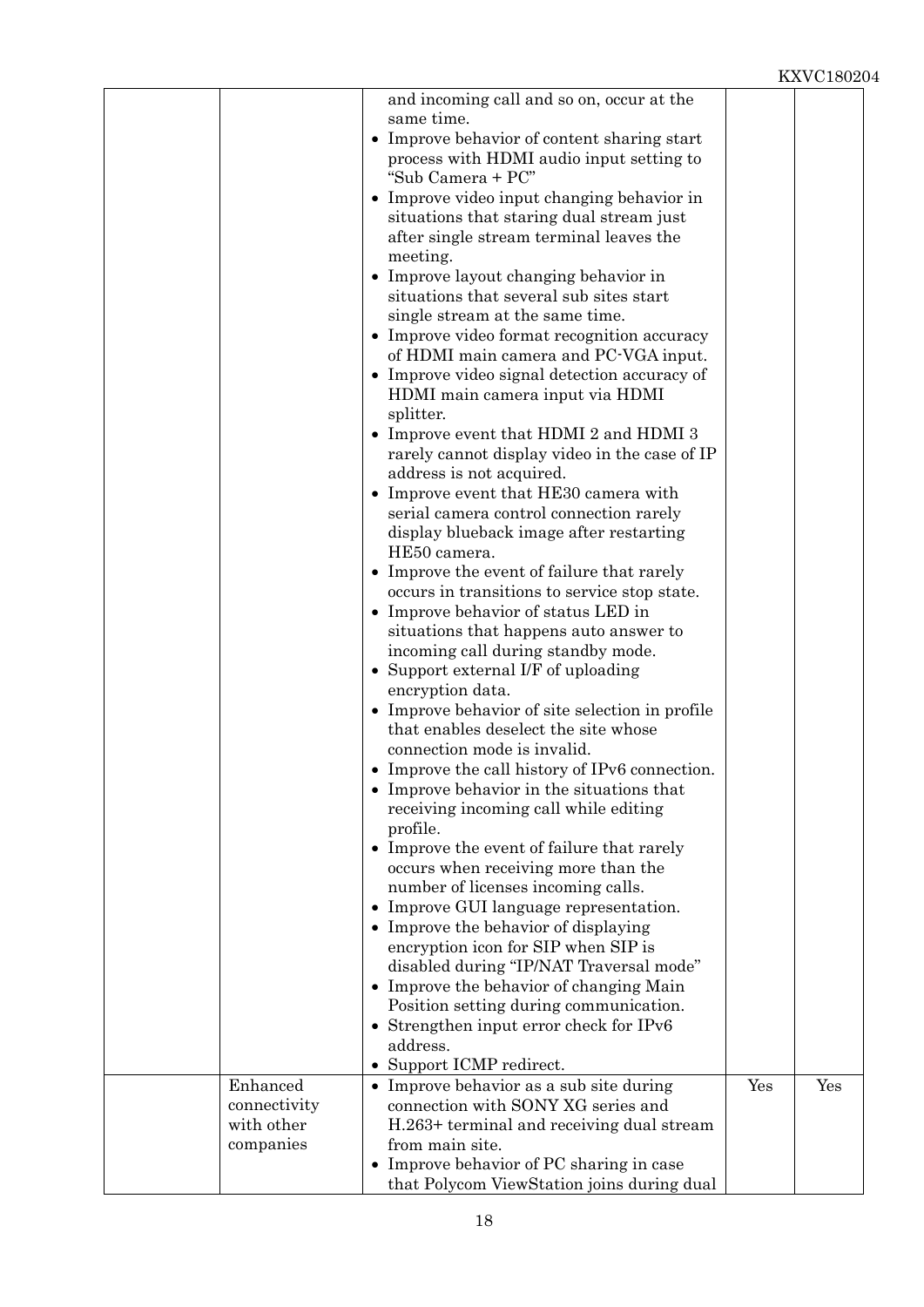|  | streaming from sub site.                                                                 |  |
|--|------------------------------------------------------------------------------------------|--|
|  | • Improve behavior in case that some parties                                             |  |
|  | leave from the conference during SIP                                                     |  |
|  | connection with Cisco $C60(TC7.1.4)$                                                     |  |
|  | • Improve the event of black image at                                                    |  |
|  | LifeSize Express in the situations that                                                  |  |
|  | main site starts PC sharing during the                                                   |  |
|  | conference whose connection order is                                                     |  |
|  | HUAWEI_TE30, Cisco_SX20 and                                                              |  |
|  | Lifesize_Express.                                                                        |  |
|  | • Improve the event of disconnection just                                                |  |
|  | after connection that rarely occurs in the                                               |  |
|  | situations that MCU of Polycom HDX serie                                                 |  |
|  | start multi-site conference.                                                             |  |
|  | Support dual streaming in the conference                                                 |  |
|  | joined via IVR of MCU-AVAYA Elite series.                                                |  |
|  | • Improve the event of disconnection just                                                |  |
|  | after content sharing in the situations that                                             |  |
|  | MCU-AVAYA Elite becomes to be high-load                                                  |  |
|  | state with over 100 terminals conference.                                                |  |
|  | • Improve connectivity with Polycom                                                      |  |
|  | MGC100 for the case that maximum                                                         |  |
|  | bandwidth setting exceeds MCU meeting's                                                  |  |
|  | one.                                                                                     |  |
|  | • Improve the event of $PC$ 's black image at<br>SONY G series that rarely occurs in the |  |
|  | multipoint conference with SONY G series.                                                |  |
|  | • Improve the event of disconnection just                                                |  |
|  | after connection in the case that Polycom                                                |  |
|  | VSX series joins at over 768kbps during                                                  |  |
|  | dual streaming at multipoint conference.                                                 |  |
|  | Improve behavior of XGA PC sharing with                                                  |  |
|  | SONY G series by changing capability                                                     |  |
|  | exchange process.                                                                        |  |
|  | • Improve the event of displaying                                                        |  |
|  | inappropriate aspect ratio image in the                                                  |  |
|  | connection with Polycom VSX series under                                                 |  |
|  | 768kbps bandwidth.                                                                       |  |
|  | Improve the event of black image in the<br>٠                                             |  |
|  | situations that Polycom terminal starts                                                  |  |
|  | content sharing during connection with                                                   |  |
|  | Polycom RMX series whose video codec                                                     |  |
|  | setting for $H.239$ is $H.263$ .                                                         |  |
|  | • Improve the event of black image at Cisco                                              |  |
|  | 880MXP in the situations that HDVC                                                       |  |
|  | starts PC content sharing during                                                         |  |
|  | conference with Polycom HDX series,                                                      |  |
|  | LifeSize Express and Cisco 880MXP.                                                       |  |
|  | • Support dual streaming in the conference                                               |  |
|  | of Cisco Codian MCU in which its                                                         |  |
|  | encryption settings are on and off mixed.                                                |  |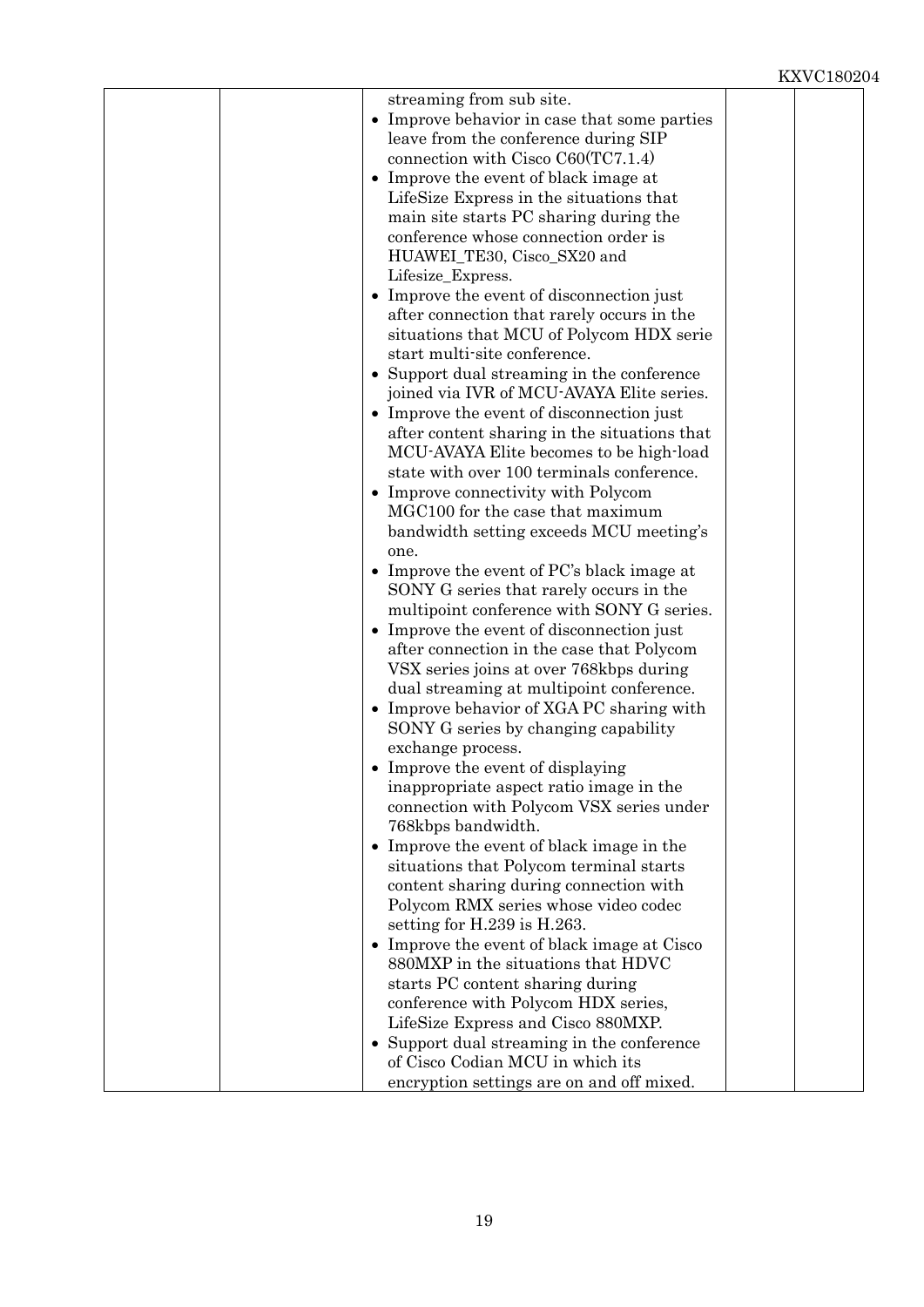|  |  | Yes: Supported, Conditionally: Available by Activation, No: Unsupported (unavailable) |
|--|--|---------------------------------------------------------------------------------------|
|--|--|---------------------------------------------------------------------------------------|

| Item                           | Function                                    | Remarks                                                                                                                                                                                                                                                              | Object Model      |                   |
|--------------------------------|---------------------------------------------|----------------------------------------------------------------------------------------------------------------------------------------------------------------------------------------------------------------------------------------------------------------------|-------------------|-------------------|
|                                |                                             |                                                                                                                                                                                                                                                                      | <b>VC1600</b>     | <b>VC1300</b>     |
| New<br>Functions               | Multicast                                   | • Support for Multicast which is a one-way<br>communication service that allows one HDVC<br>to multicast video and audio to other HDVCs<br>of up to 30 units.<br>• The setting of Multicast tree, the start and<br>stop of Multicast is enabled by GUI<br>operation. | Condit<br>ionally | Condit<br>ionally |
|                                | IPv6 address<br>support                     | • IPv6 address is available for<br>communication.<br>• IPv4 address and IPv6 address is used at<br>same time. (IPv4 and IPv6 dual stack<br>support)                                                                                                                  | Yes               | Yes               |
|                                | Mobile<br>connection                        | • By activate "Mobile Connection"<br>enhancement to HDVC, the mobile devices<br>can connect to the HDVC in IP mode<br>without mobile activation.                                                                                                                     | Condit<br>ionally | Condit<br>ionally |
| Improvement<br>of<br>Functions | Add setting<br>items to GUI                 | • Add setting for audio input from HDMI<br>equipment.<br>• Add setting whether changes or not layout<br>to Camera Settings menu.<br>• Add menu screen that can be registered to<br>shortcut function.                                                                | Yes               | Yes               |
|                                | Contact List                                | • Add "All" tab to contact list to show all<br>contacts in a list.                                                                                                                                                                                                   | Yes               | Yes               |
|                                | Content sending<br>method                   | • Add function that can change content<br>sending method in communication by<br>selecting the dual stream or the single<br>stream.                                                                                                                                   | Yes               | Yes               |
|                                | Encryption<br>setting                       | • The encryption setting of SIP is separated<br>IP mode (SIP) and NAT Traversal mode<br>and can be set individually.                                                                                                                                                 | Yes               | Yes               |
|                                | Max. Bandwidth<br>for each LAN<br>interface | • Add setting to set maximum bandwidth per<br>a site for each LAN interface.                                                                                                                                                                                         | Yes               | Yes               |
|                                | PC resolution                               | • Add supported PC resolution.<br>FWXGA1 (1360x768)<br>FWXGA2 (1366x768)<br>WXGA+ (1440x900)<br>$WXGA++(1600x900)$                                                                                                                                                   | Yes               | Yes               |
|                                | CPn layout                                  | • Add CP9 setting to CPn layout.                                                                                                                                                                                                                                     | Yes               | Yes               |
|                                | MIC mute at<br>making a call                | • Add setting to mute the MIC at making a<br>call                                                                                                                                                                                                                    | Yes               | Yes               |
|                                | Store and<br>restore of<br>Encryption data  | • Add function to store and restore the<br>Encryption configuration data.                                                                                                                                                                                            | Yes               | Yes               |
|                                | Factory default<br>change                   | [Call set up] [More than one incoming call]<br>$OFF \ge ON$<br>[MCU Settings] - [The Main Position]<br>$\bullet$<br>[Profile Settings] [The Main Position]<br>Voice activation $1 \geq$ Local Site<br>[Encryption]-[Encryption(H.323)]<br>$\bullet$                  | Yes               | Yes               |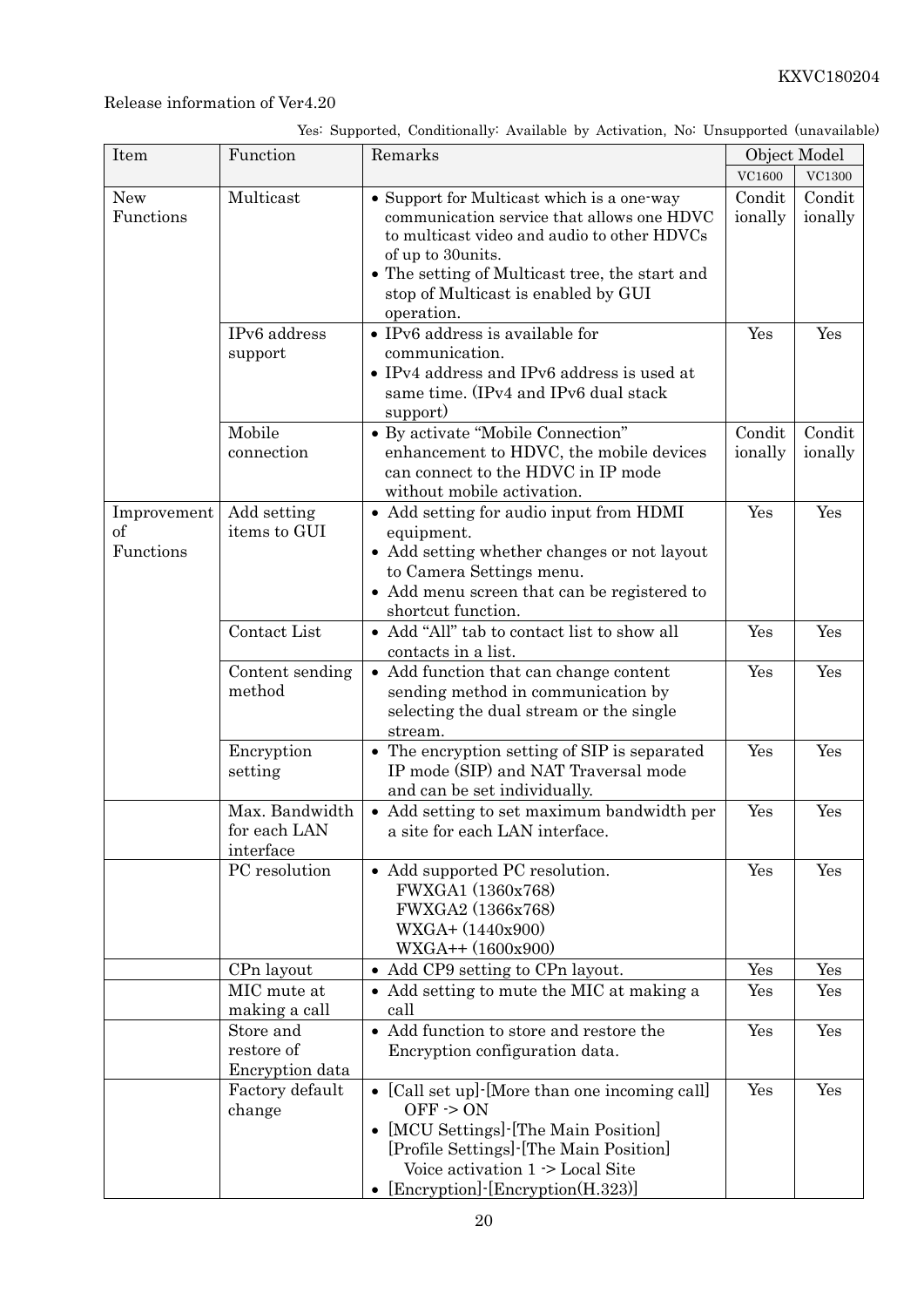|                                                              | [Call set up] [Encryption(H.323)]<br>Best effort -> OFF<br>If the firmware is updated, the settings are<br>maintained from the previous version.                                                                                                                                                                                                                                                                                                                                                                                                                                                                                                                                                                                                                                                                                                                                                                                                                                                                                                                                                                                                             |     |     |
|--------------------------------------------------------------|--------------------------------------------------------------------------------------------------------------------------------------------------------------------------------------------------------------------------------------------------------------------------------------------------------------------------------------------------------------------------------------------------------------------------------------------------------------------------------------------------------------------------------------------------------------------------------------------------------------------------------------------------------------------------------------------------------------------------------------------------------------------------------------------------------------------------------------------------------------------------------------------------------------------------------------------------------------------------------------------------------------------------------------------------------------------------------------------------------------------------------------------------------------|-----|-----|
| Forced answer<br>function                                    | • Add function that responds automatically<br>an incoming call without displaying the<br>incoming confirmation pop-up in other than<br>the home screen.                                                                                                                                                                                                                                                                                                                                                                                                                                                                                                                                                                                                                                                                                                                                                                                                                                                                                                                                                                                                      | Yes | Yes |
| Manual Dial<br>screen<br>improvement                         | $\bullet\,$ Add function that displays the name of the<br>contact list instead of IP address when a<br>destination is selected from the contact list.                                                                                                                                                                                                                                                                                                                                                                                                                                                                                                                                                                                                                                                                                                                                                                                                                                                                                                                                                                                                        | Yes | Yes |
| Web console                                                  | • Add function to Web console as below.<br>Edition of contact list<br><b>Edition of Profile</b><br>Setting of Multicast tree and start/stop of<br>Multicast                                                                                                                                                                                                                                                                                                                                                                                                                                                                                                                                                                                                                                                                                                                                                                                                                                                                                                                                                                                                  | Yes | Yes |
| Improvement of<br>acquisition<br>timing of WAN<br>IP address | • WAN IP address acquisition timing is<br>improved from start-up only to periodical<br>check (default: 240sec) when Static NAT<br>setting and automatic acquisition are<br>enabled in IP Mode.                                                                                                                                                                                                                                                                                                                                                                                                                                                                                                                                                                                                                                                                                                                                                                                                                                                                                                                                                               | Yes | Yes |
| Improvement of<br>connectivity<br>with HDVC<br>Mobile        | • Improvement of connectivity with HDVC<br>Mobile under Symmetric type NAT router.                                                                                                                                                                                                                                                                                                                                                                                                                                                                                                                                                                                                                                                                                                                                                                                                                                                                                                                                                                                                                                                                           | Yes | Yes |
| GUI language<br>(CH model only)                              | • Add language to GUI<br>Deutsch, Français, Italiano, Nederlands                                                                                                                                                                                                                                                                                                                                                                                                                                                                                                                                                                                                                                                                                                                                                                                                                                                                                                                                                                                                                                                                                             | Yes | Yes |
| Other<br>improvements                                        | • Add function that turns off the MIC LED<br>when becoming screen standby.<br>• Add function that displays the registered<br>name of other site in the contact list in unit<br>information screen during communication<br>• Add setting that resets the call duration<br>when the call duration time exceeds 99<br>hours 59 minutes.<br>• In case of AAC-LD audio codec the sound<br>interruption is prevented when the number<br>of site changes from 2 to 3 or from 3 to 2.<br>• Add the setting to select the camera aspect<br>ratio from full screen mode or center-cut<br>mode when sending video using<br>H.261/H.263.<br>• RCA input revel is maintained after<br>version up.<br>• Improvement of 60fps rendering<br>performance.<br>• Improvement of behavior in the case of<br>incoming call when the main stream is<br>switched during dual stream transmission.<br>• Improvement of behavior that PinP video<br>becomes the other site' content if HDVC is<br>switched to dual stream reception during<br>dual stream transmission and PinP<br>execution.<br>• Improvement of behavior that dual stream<br>function might not be enabled after an | Yes | Yes |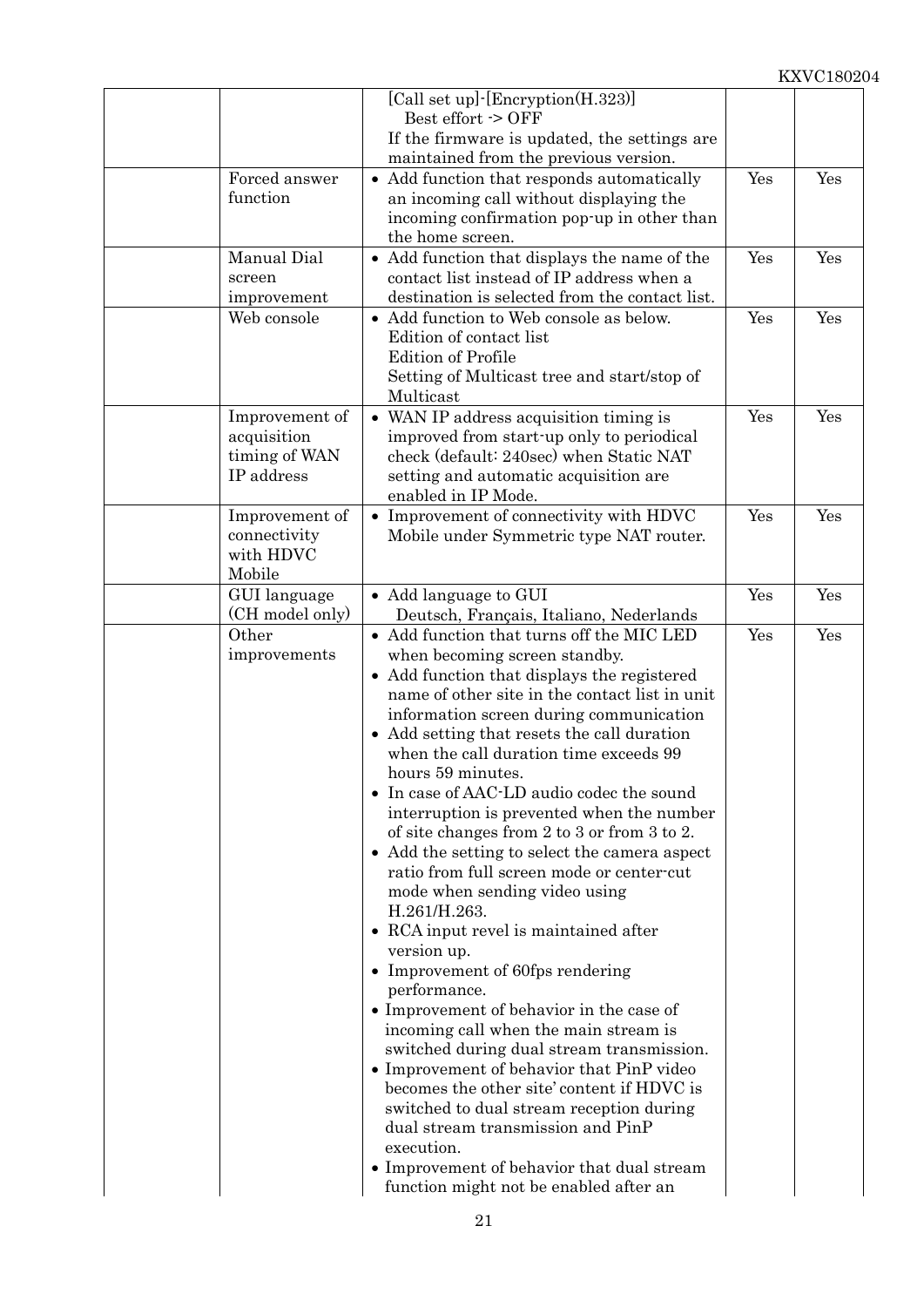| endpoint that doesn't have the dual stream<br>function leaves from the conference at NAT |
|------------------------------------------------------------------------------------------|
| Traversal environment.                                                                   |
| • Improvement of behavior that "Sending"                                                 |
| Content" remains displayed when dual<br>stream is started by H.239 and it is rejected    |
| by the other endpoint.<br>• Improvement of behavior that the other                       |
| site's name is not displayed after content                                               |
| sharing by H.239 at the time of 2-party<br>conference.                                   |
| • Improvement of content sharing behavior                                                |
| by single stream when the setting of "The                                                |
| Main Position" is "Voice activation 2" and                                               |
| the setting of "Other Sites's Audio" is<br>"Mute".                                       |
| • Improvement of behavior that the displayed                                             |
| video becomes strange when the operation                                                 |
| of content sharing stop at the Main site and                                             |
| disconnection of the sub site occurred at the                                            |
| same time.                                                                               |
| • Improvement of behavior that the camera<br>image might be displayed momentarily        |
| when the PC cable (HDMI cable or VGA                                                     |
| cable) is removed during content switching                                               |
| in non-communication.                                                                    |
| Improvement of behavior that the incoming                                                |
| confirmation pop-up is displayed when an<br>incoming call is received during session     |
| change even if the "Answer Mode" is set to<br>"Auto".                                    |
| • Improvement of behavior that the                                                       |
| conference is rarely disconnected at the                                                 |
| very bad network environment by                                                          |
| improvement of follow-up to the network                                                  |
| quality. (for example more than continuous<br>3 % packet loss)                           |
| • Improvement of behavior that the                                                       |
| transmission rate remains low at large                                                   |
| packet loss environment due to congestion.                                               |
| • Improvement of behavior that the output                                                |
| video of HDMI3 might be distorted when                                                   |
| "Output of HMDI3" is set to "Local site<br>video" and the main camera is not             |
| connected.                                                                               |
| • Improvement of behavior that the ringing                                               |
| tone might not ring when "Answer Mode" is                                                |
| set to "Auto".                                                                           |
| • Improvement of behavior that the received                                              |
| image remains distorted and is not<br>recovered and that occurs very rarely.             |
| • Improvement of behavior that MIC red                                                   |
| LED is flashing dimly at a high speed in                                                 |
| non-communication.                                                                       |

 $\bullet$  Improvement of behavior that welcome-screen sound might not sound at start-up and a call might not be made.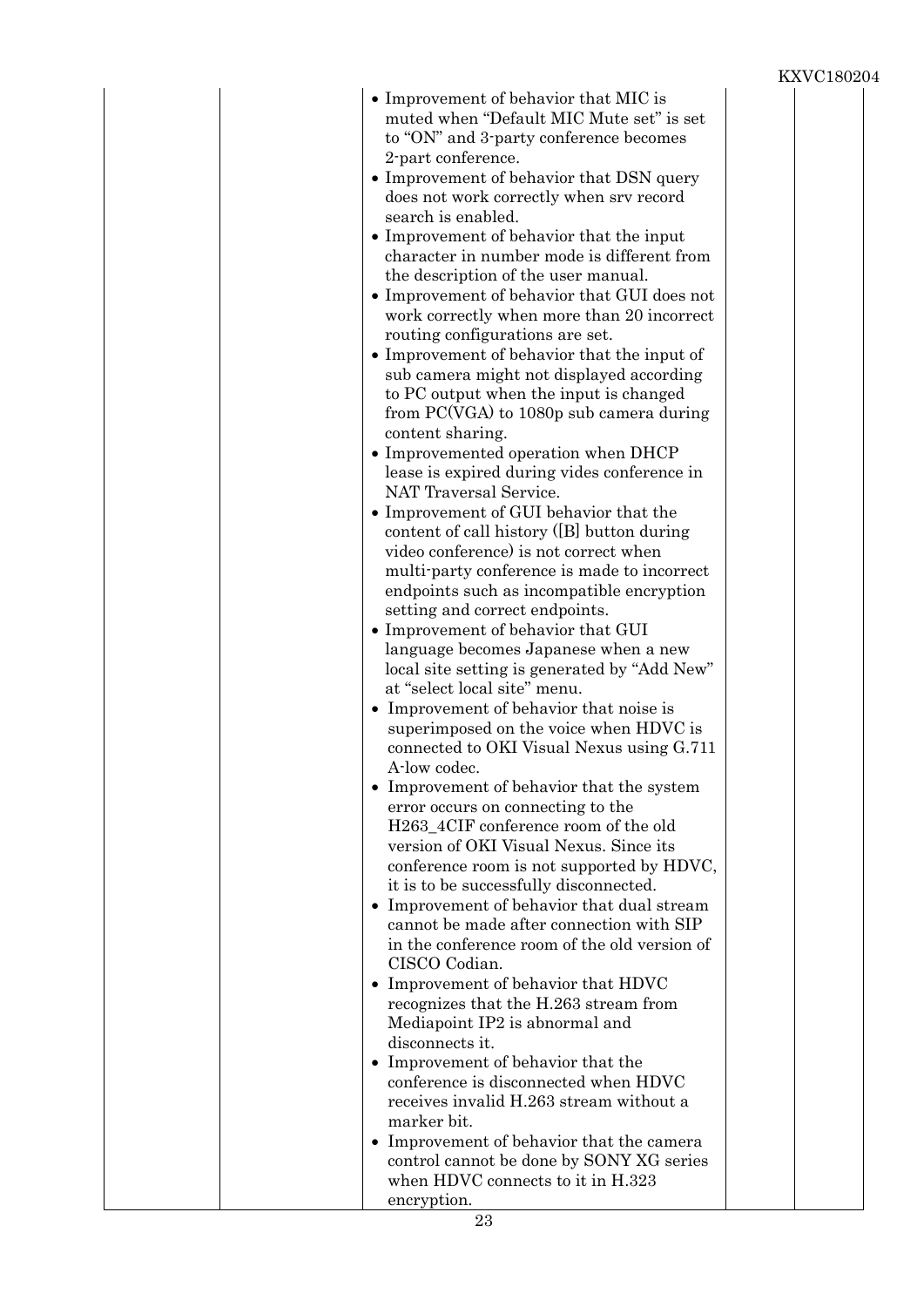| • Improvement of behavior that the screen<br>flickers only immediately after the start of<br>content sharing by the main site at<br>multi-party conference that SONY XG<br>series participates in.<br>• Improvement of behavior that the screen<br>flickers at the start of content sharing by<br>HDX series during the multi-party<br>conference that Polycom HDX series,<br>SONY XG series and Lifesize Express are<br>participate in.<br>• Improvement of behavior that the content<br>is not displayed at SONY XG series when<br>during content sharing it participates in<br>multi-party conference that Polycom HDX<br>series participate in.<br>• Improvement of behavior that the content<br>might not be displayed at CISCO C series<br>and HDVC when during content sharing<br>CISCO C series participates in multi-party<br>conference that SONY XG series<br>participates in.<br>• Improvement of behavior that content |  |  |
|-------------------------------------------------------------------------------------------------------------------------------------------------------------------------------------------------------------------------------------------------------------------------------------------------------------------------------------------------------------------------------------------------------------------------------------------------------------------------------------------------------------------------------------------------------------------------------------------------------------------------------------------------------------------------------------------------------------------------------------------------------------------------------------------------------------------------------------------------------------------------------------------------------------------------------------|--|--|
| sharing by HDX series cannot be made<br>during more than 9-party conference that<br>Polycom HDX series, Polycom VSX series<br>and H263_QCIF non-compliant endpoints<br>such as HUAWEI TE30 or Aver EVC900<br>participate in.                                                                                                                                                                                                                                                                                                                                                                                                                                                                                                                                                                                                                                                                                                        |  |  |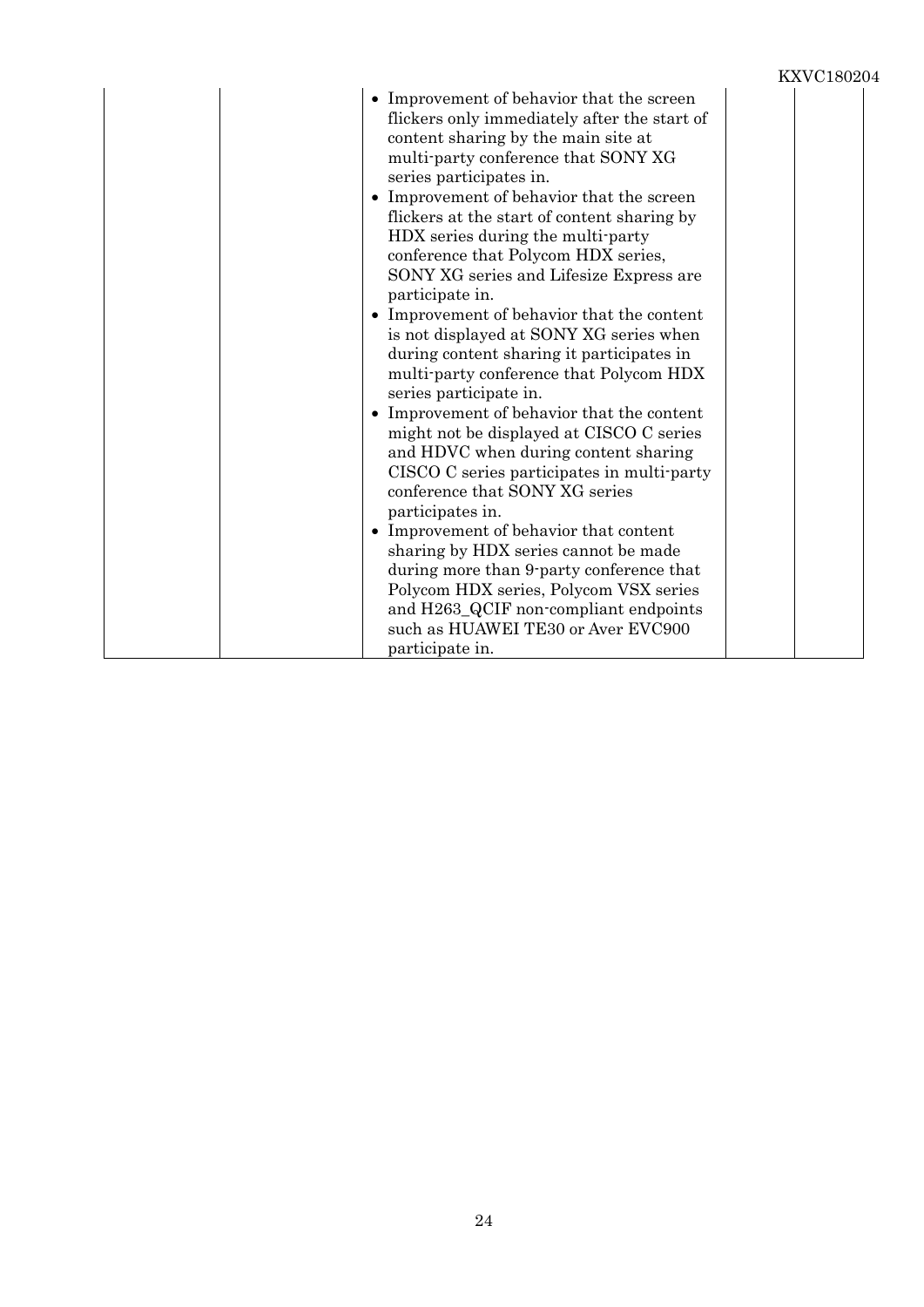#### Release information of Ver4.15

## Yes: Supported, No: Unsupported (unavailable)

| Item                        | Function                                                            | Remarks                                                                                                                                             |        | Object Model |  |
|-----------------------------|---------------------------------------------------------------------|-----------------------------------------------------------------------------------------------------------------------------------------------------|--------|--------------|--|
|                             |                                                                     |                                                                                                                                                     | VC1600 | VC1300       |  |
| Improvement<br>of Functions | GUI language                                                        | German, French, Italian and Dutch are<br>supported as GUI language. (only Global<br>model)<br>Ver4.20 will support for JP model and CH<br>model.    | Yes    | Yes          |  |
|                             | Routing<br>Settings<br>expansion<br>for<br>LAN <sub>2</sub>         | The number of the routing settings of LAN2<br>is extended from 10 to 50.                                                                            | Yes    | No           |  |
|                             | Receiving<br>sensitivity<br>improvement<br>of the remote<br>control | The receiving sensitivity is improved by<br>changing receiving treatment of the remote<br>control.                                                  | Yes    | Yes          |  |
|                             | <b>HDMI</b><br>Equipment<br>connectivity<br>improvement             | The connect ability of the HDMI equipment is<br>improved by changing the detection process,<br>when a HDMI device generates non-standard<br>signal. | Yes    | Yes          |  |
|                             | Screen<br>the<br>at<br>start/stop<br>οf<br>content<br>sharing       | The phenomenon that screen might flicker at<br>the start or the end of displaying computer's<br>screen and the sub video camera's images<br>fixed.  | Yes    | Yes          |  |
|                             | Connectibility<br>improvement<br>with<br>VC300/600                  | Connectivity is enhanced in case connecting<br>with KX-VC300/VC600 which are installed<br>under NAT router and they are set up Static<br>NAT.       | Yes    | Yes          |  |
|                             | System<br>Initialization                                            | The internal process for initializing the<br>system is changed.                                                                                     | Yes    | Yes          |  |